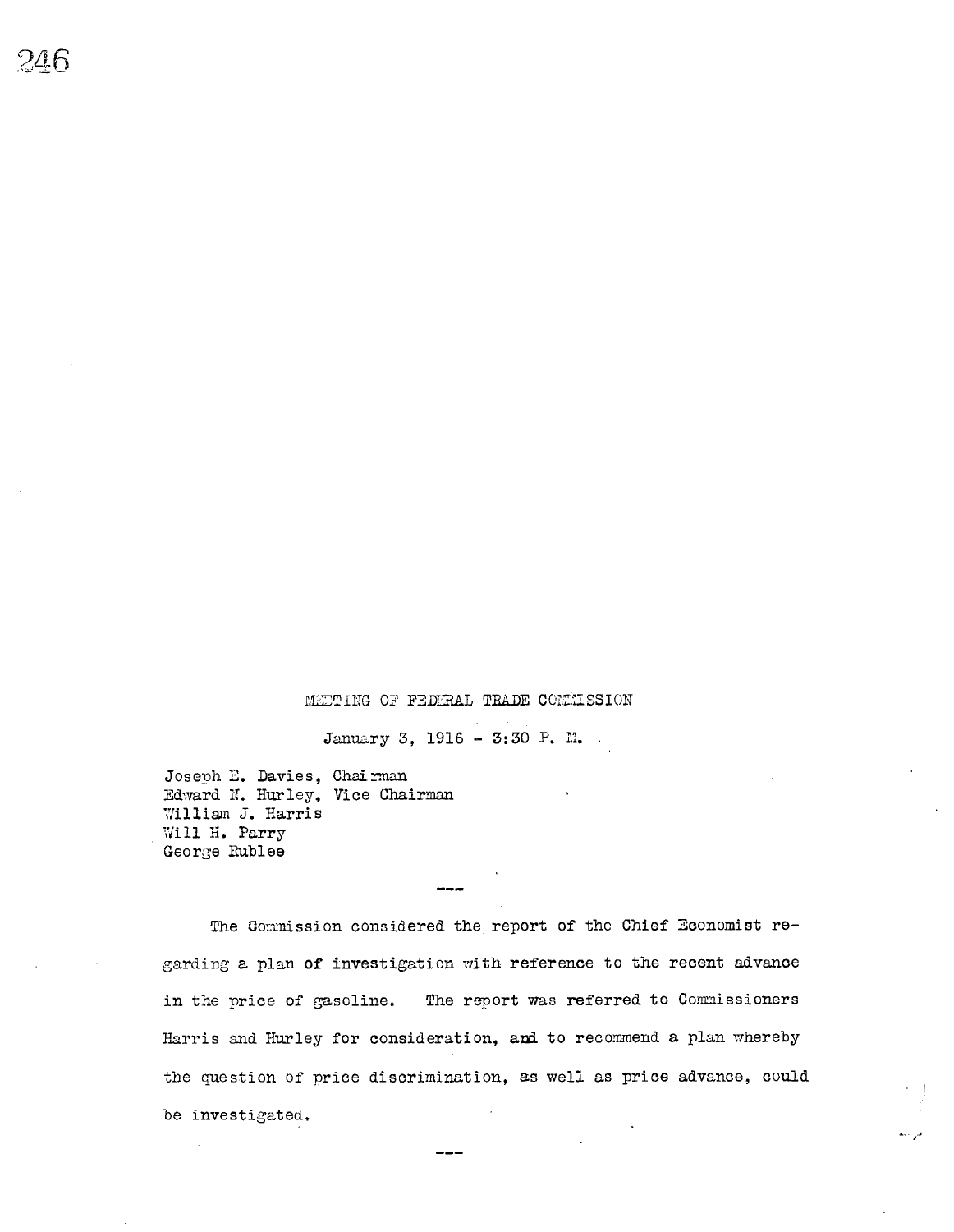January 3, 1916. January 4, 1916.

Thereupon, at the hour of 5:30 p. m., the Commission adjourned

to meet January 4, 1916, at 10:30 a.m. Week to his Chairman.

Attest:

Secretary.

MEMING OF FEDERAL TRADE COLLISSION

January 4, 1916 - 10:30 A. M.

Joseph D. Divies, Chairman Edward N. Hurley, Vice Chairman William J. Harris Will H. Parry George Rublee

Motion by Commissioner Parry, seconded by Vice Chairman Hurley. that hereafter in the order of business of the Commission in its meetings new matters shall be considered before committee reports. Unanimously adopted.

The Chairman presented a telegram from William J. Clark, advising that Ernest Thurnaeur would be pleased to appear before the Commission. The Secretary was directed to telegraph Mr. Clark, fixing the date for the appearance of Mr. Thurnaeur.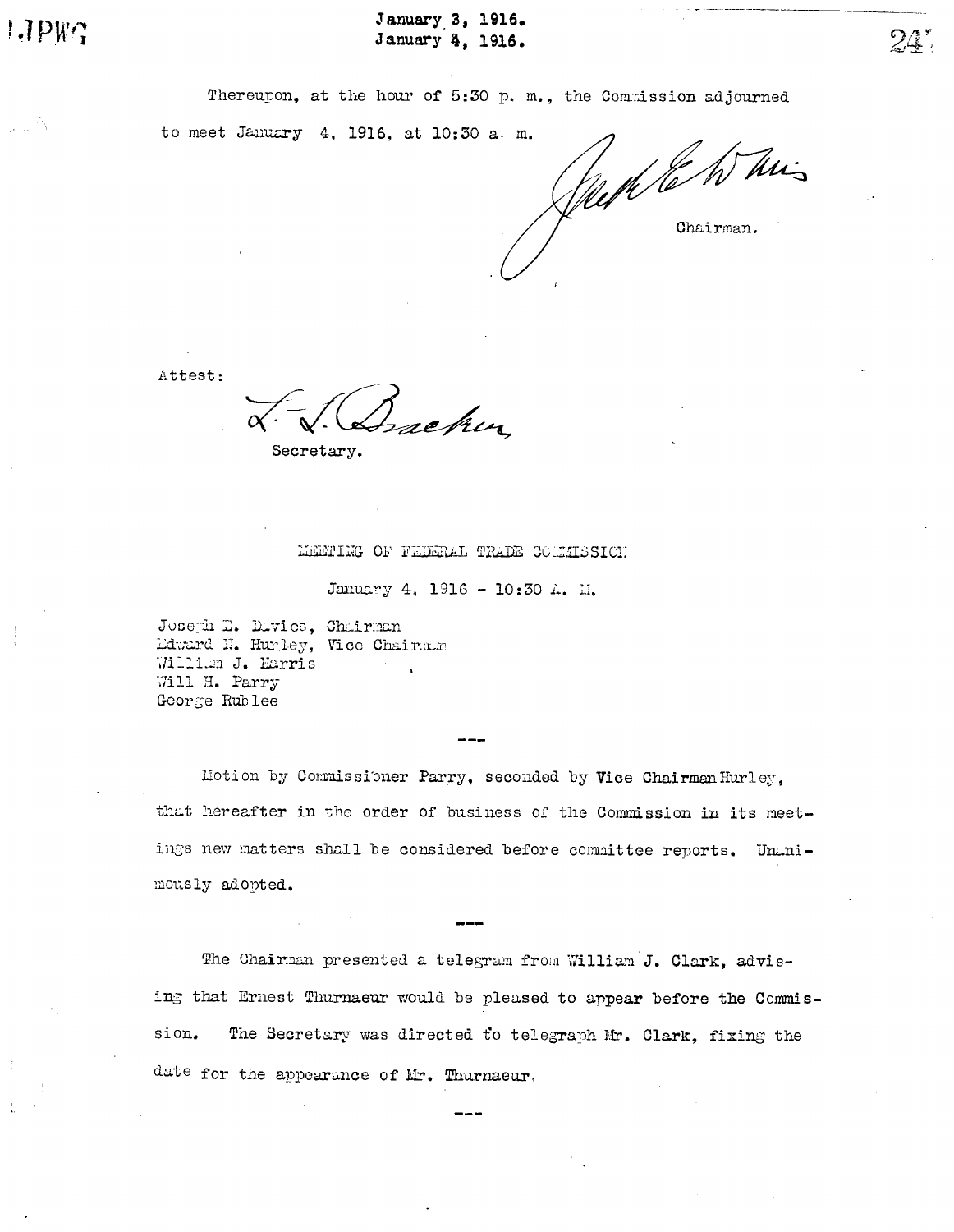### January 4, 1916.

າທ 48

> The following communications, dealing with the price of oil and gasoline, were referred to Commissioners Harris and Hurley for consideration:

- Letter, dated December 15, 1915, from Hon. G. Carroll Todd Assi stant to the Attorney General, enclosing copies of letters from Charles B. Uorrison. (File A 9443)
- Letter dated December 14, 1915, from Congressman 7. R. Smith, enclosing copy of letter of E. W. Adams. (File A 9432)
- Letter dated December 29, 1915, from G. Carroll Todd. Assistant to the Attorney General, enclosing copy from E. W. Adams. (File A 10029)
- Two letters, each dated December 31, 1915, from Hon. G. Carroll Todd, Assistant to the Attorney General, one enclosing communication from P. H. Callahan, President of the Louisville Varnish Company, and the other enclosing<br>letter from H. L. Ruggles. (File 10089) (File 10088) (File 10089) (File 10088)
- Tel egram, dated December 27, 1915, from W. W. Ferish, of Houston. Texas.

Letter from Louis Hanitch, attorney at law, dated December 1. 1915, together with a statement of facts bearing date of December 9, 1915, complaining of certain existing condi tions in the zinc smelting industry, were referred to the Docket Division.

Letter, dated December 9, 1915, from Beaumont, Smith & Harris, attorneys at law, Detroit, Michigan, asking advice as to whether or not a shipment from this country to Hawaii or the Philippines is export or domestic business, was referred to the Board of Review.

Letter, dated December 18, 1915, from Congressman Carl E. Mapes. of Michigan, calling attention to an alleged combination to control the sisal industry, was referred to the Docket Division.

Resolutions directing the following action, with reference to the applications for issuance of complaints, as noted below, were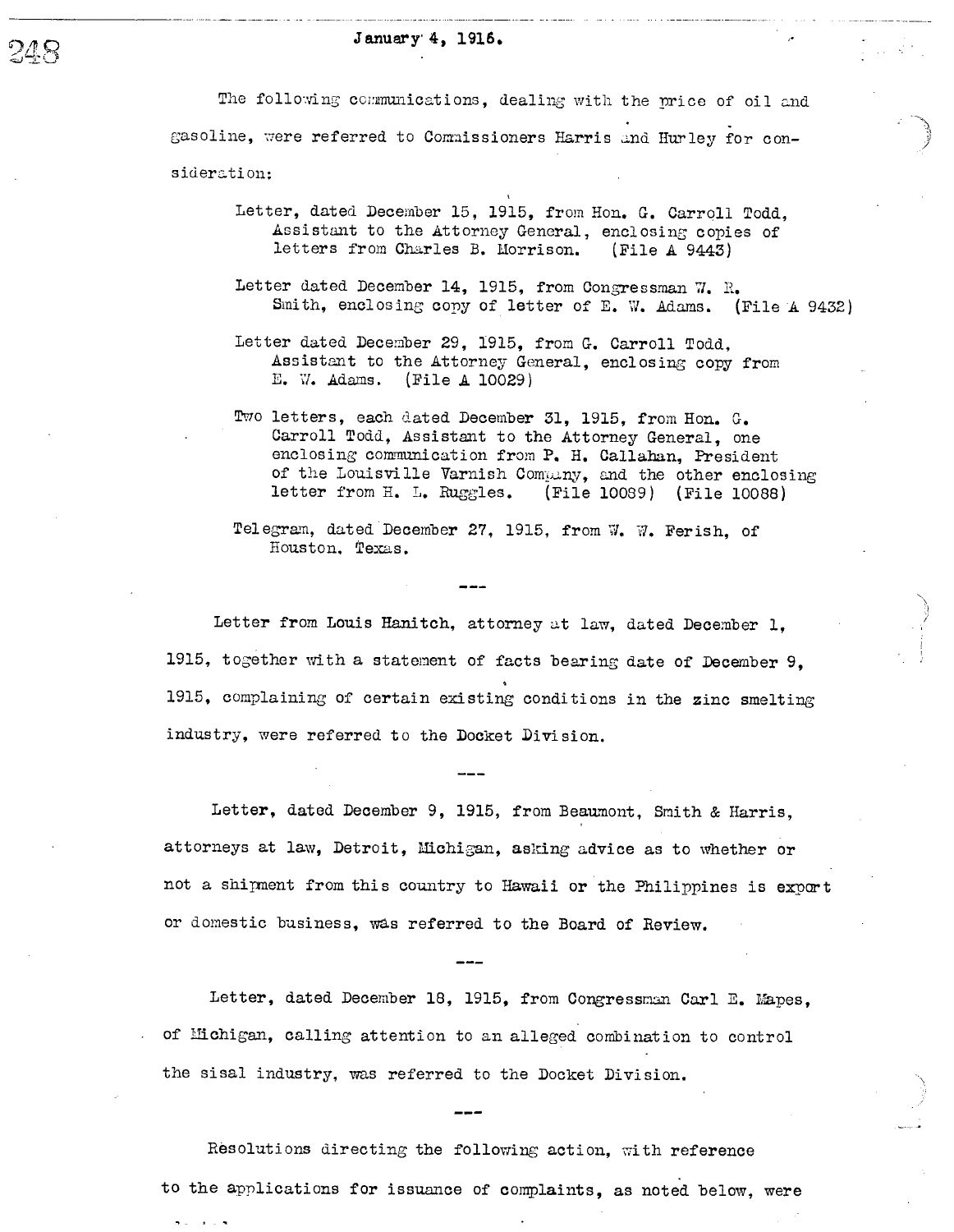# Applications for issuance of complaints

- $-1 9$ W. H. Bellamy v. "Milling Trust," withdrawn from the Docket Division and transferred to the Division of ils and Files.
- 1-61 Moses Bros. & Co. v. Scranton Dry Goods Co. Application<br>for issuance of complained denied.
- Arthur Boyer v. Security Bridge Co. Application for issuance of complained denied.
- $1-82$  Harrisburg Retail Grocery Association  $v$ . an unnamed company. Application for issuance of complaint denied.
- 1-45 Boyd Lumber & Mill Co. v. two unamed lumber companies. Application for issuance of complaint denied.
- J. H. Revis v. certain merchants in Vernon, Ill. Application for issuance of complaint denied.
- 1-143 George F. Kelly v. Plumbers' Union (San Francisco, Cal.).<br>Application for issuance of complained denied.
- 1-90 Home Lumber & Construction Co. v. two unnamed lumber companies. Application for issuance of complaint denied.
- 155 W. H. Millhollin v. Poposia Coal Co. issuance of complained denied. Application for
- 1-141 Great Western Fisheries Co. v. banks in Seattle, Wash. .Application for issuance of complaint denied.
- 0. C. Logan v. Tropico Mercantile Co. Application for issuance of complaint denied.
- 1-116 K. C. Auto Parts Co. v. Motor & Machinist Supply Co. Application for issuance of complaint denied.
- Marx Brothers v. Hughs and Cleary. Application for issuance of complained denied.
- 1-77 American Writing Machine Co. v. Typewriter Rebuilding Co. Application for issuance of complaint denied.
- 1-114 Western Laboratories, Inc., v. American Chicle Co. Application for issuance of complaint denied.
- 1-35 Application of John F. Nash for issuance of complaint against Fred Wyker Gompany. Report of Commssioner Parry adopted and application dismissed.
- 1-13 Application for complaint by Farmington Shoe Manufacturing Co. against United Shoe Machinery Co. Report of Commissioners Parry and Rublee, recommending that inasmuch as the Department of Justice has brought suit against the United Shoe Machinery Co., that it would be inadvisable for the Commission to issue a complaint. Adopted.
- 1-20 Application of Western Fuel Association for issuance of complaint against Wyoming Coal Co. and Lion Coal Co. - application denied.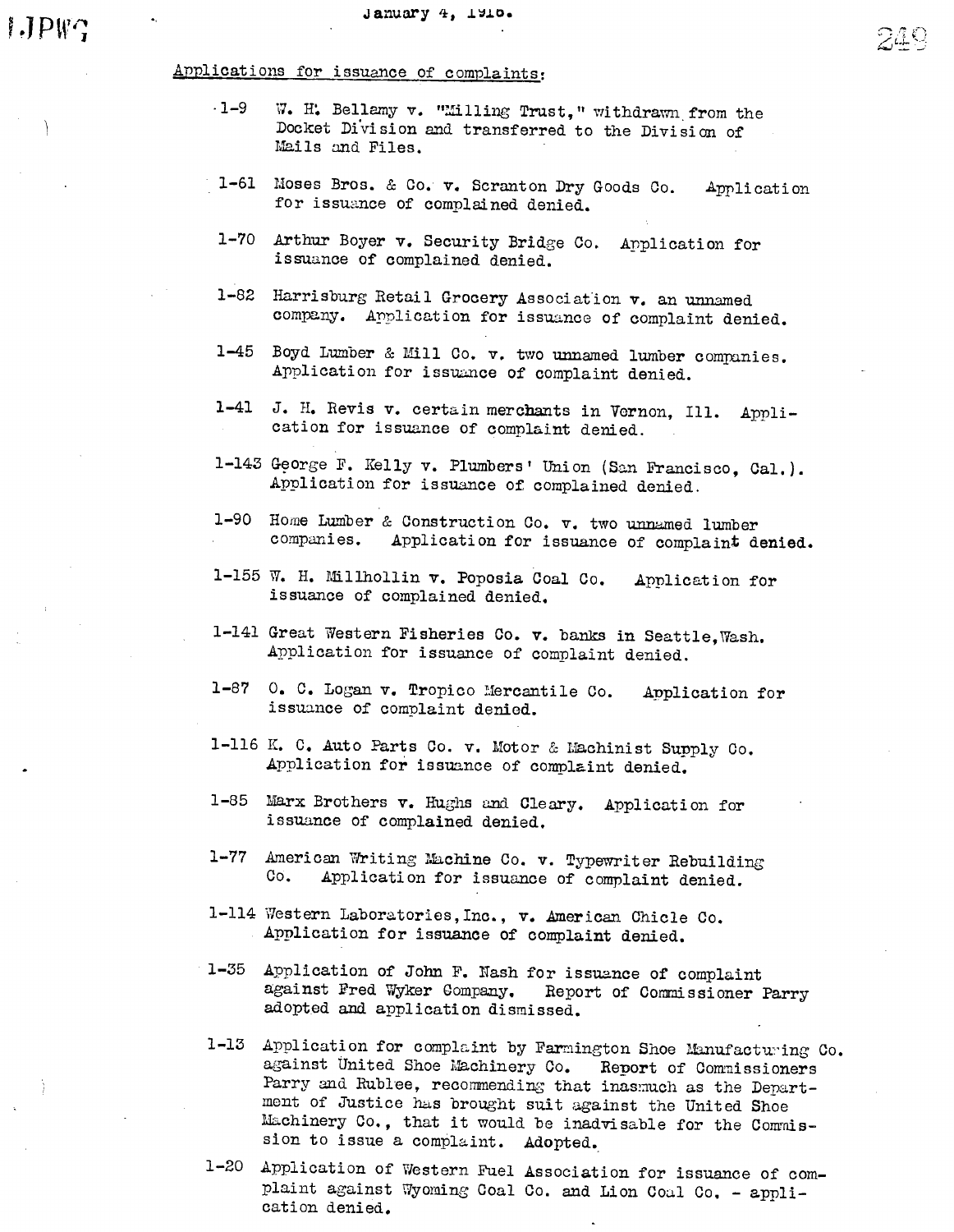- 1-160 Application of Frank A. Dussault for issuance of complaint against Peterson & Packer Coal Co., in re discrimination in price of coal. Report of Commissioner Parry, recommending that the application be denied, adopted.
- 1-131 Application of Tennessee Carbonating Syrup Co. v. Crown Cork & Seal Co., in re refusal to make up goods. Application for issuance of complaint dismissed.
- 1-111 Application of Mead Drug Co. et al against Carl P. Gunderson and certain newspaper publishers, in re exclusive agency and discrimination in price in distribution and sale of newspapers. Application dismissed.
- 1-69 Farmers Lumber Co., in re conditions in cement industry in Kansas. Application for issuance of complaint dismissed.
- 1-144 Stark Distillery Co. v. Bouvier Specialty Co., in re exclusive agency - refusal to sell gin. Application for issuance of complaint dismissed.
- 1-142 Robertson & Mittanck v. stove manufacturer and Macey Company, in re refusal to sell stoves and bookcases - exclusive agency. Application for issuance of complaint dismissed.
- 1-153 Gerhard Mennen Chemical Co. v. J. Nelson Clark, in re resale price maintenance; price cutting by retailer below wholesale cost of talcum powder. Application for issuance of complaint dismissed.
- 1-109 C. A. Remington v. Universal Portland Cement Company, in re refusal to sell cement - exclusive agency. Application for issuance of complaint dismissed.
- 1-121 Fred W. Bohlen v. Hanline Bros., in re refusal to sell goods. Application for issuance of complaint dismissed.
- Heiser. Muhlfelder & Co. v. Boston Store, Albany. N.Y..  $1 - 81$ in re unfair competition. Application for issuance of complaint dismissed.
- Application of Star Packing Co. for issuance of complaint against Light House Packing Co. application denied.  $1 - 37$

Thereupon, at the hour of 1:30 p. m., the Commission adjourned

to meet Wednesday, January 5, 1916, at 10:30 a.m.

Chairman.

Attest:

Secretary.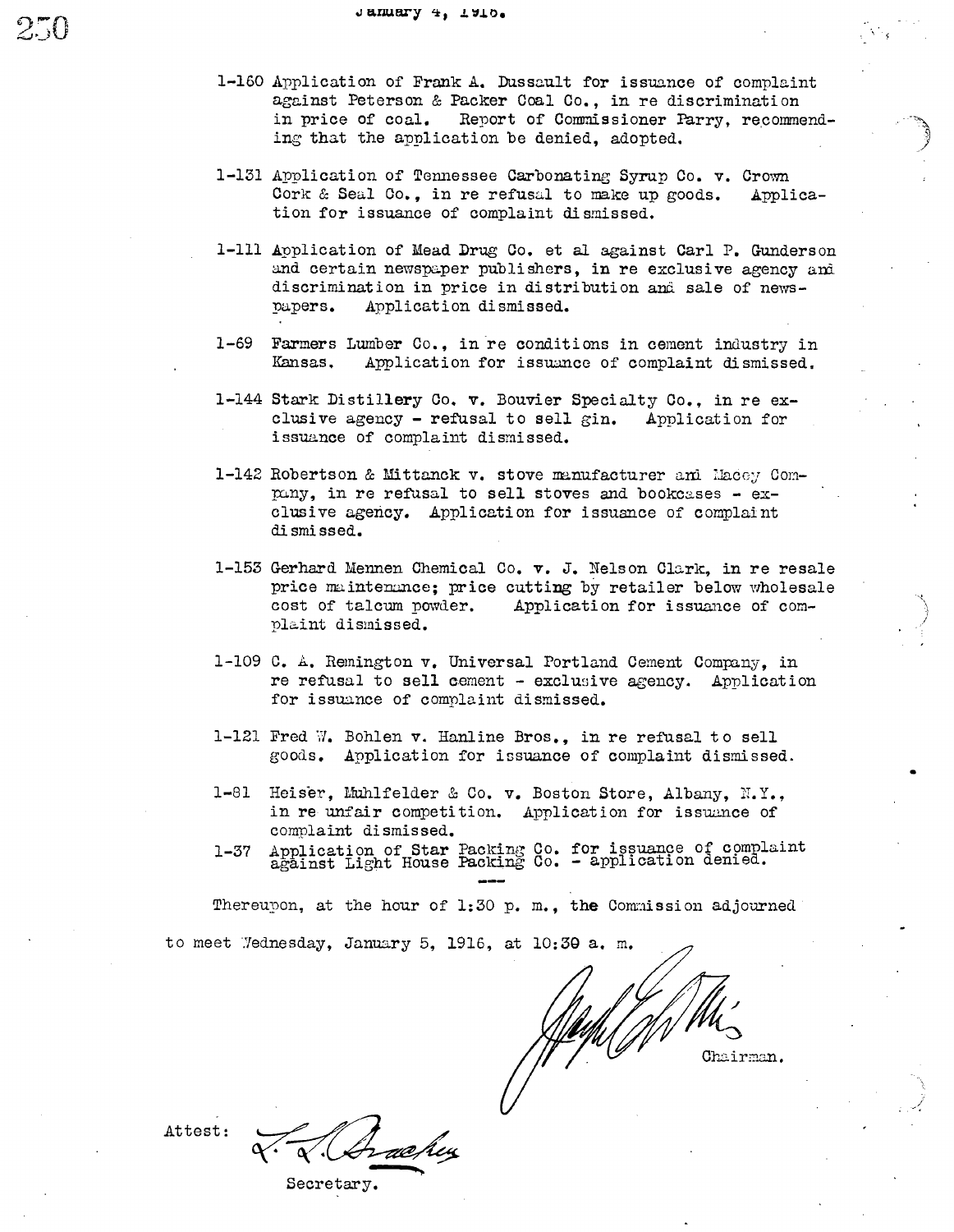#### MEETING OF FEDERAL TRADE COMMISSION

January 5, 1916 - 10:30 A. M.

Joseph E. Davies, Chairman Edward N. Hurley, Vice Chairman William J. Harris Will H. Parry George Rublee

The following resolution, offered by Commissioner Parry and seconded by Commissioner Rublee, was unanimously adopted:

> RESOLVED, That hereafter all applications for the issuance of a complaint against one certain party be referred to the Commissioner to whom the first application against such party was assigned.

25

The Commission considered the matter of assigning certain attorneys to work specially for certain Commissioners, and M. Q. Macdonald was assigned to Commissioner Harris; Adrien F. Busick to Commissioner Parry, and M. Markham Flannery to Vice Chairman Hurley.

The Chairman presented a letter from Nathan B. Williams, asking for permission to examine the files in certain cases referred to in the Chairman's address before the American Manufacturers Export Association, at New York. Discussed, and held for further consideration.

By unanimous vote, Chairman Davies and Commissioner Parry were assigned, in conjunction with the General Counsel, to edit (as to form) the rulings of the Commission.

On recommendation of Commissioner Parry application of Imperial Sugar Company for issuance of complaint against American Sugar Refining Company, file 1-93, was dismissed by conference ruling.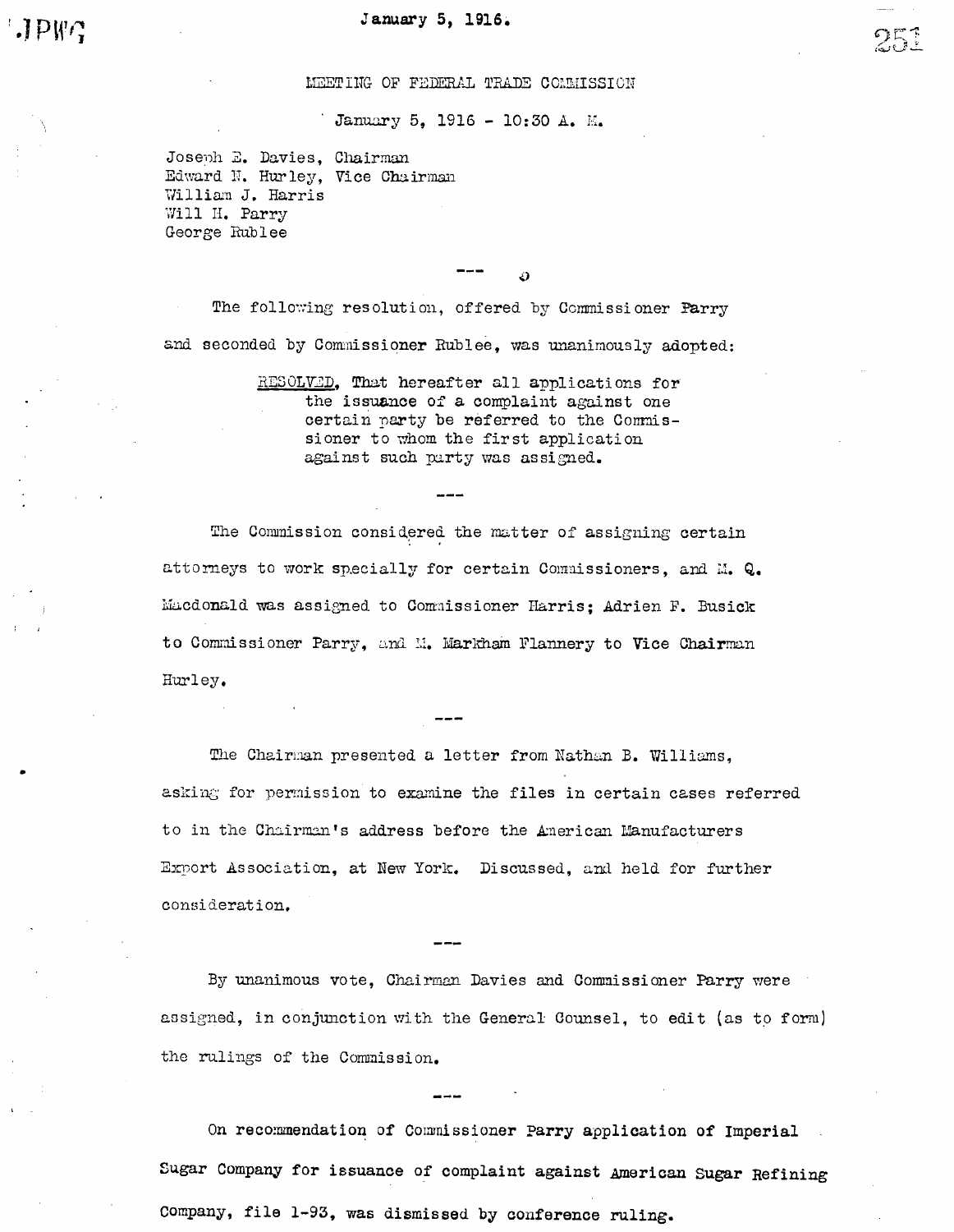### January 5, 1916.

Om motion of Commissioner Harris, seconded by Vice Chairman Hurley. Commissioner Rublee was unanimously appointed a committee of one to ascertain the practice of the Interstate Commerce Commission and the Department of Justice in regard to giving the public access to their files in cases on which they have not formally acted.

لأل

Report of Commissioner Parry, in re application for issuance of complaint 1-24, Yankton Brick & Tile Co. v. an unnamed Sioux City, Iowa, corporation, approved, resolution adopted, and in accordance therewith the application was dismissed.

Report of Commissioner Parry, in re application for issuance of complaint 1-176, New England Shoe & Leather Association v. New York Quebracho Extract Co., approved, resolution adopted, and in accordance therewith application was dismissed, and the application referred to the Department of Justice.

Report of Chairman Davies, in re application for issuance of complaint 1-126, Frank Holton & Co. v. C. G. Conn, Inc., approved, resolution adopted, and in accordance therewith the application was dismissed.

On recommendation of the Secretary, the appointment of five copyists, qualified as typewriters, at \$900 per annum, for temporary employment, and of two copyists, qualified as stenographers and typewriters, at \$900 per annum, for permanent employment, was ordered.

The Chairman reported regarding the expenditures of the Commission for the first half of the fiscal year 1916, and also advised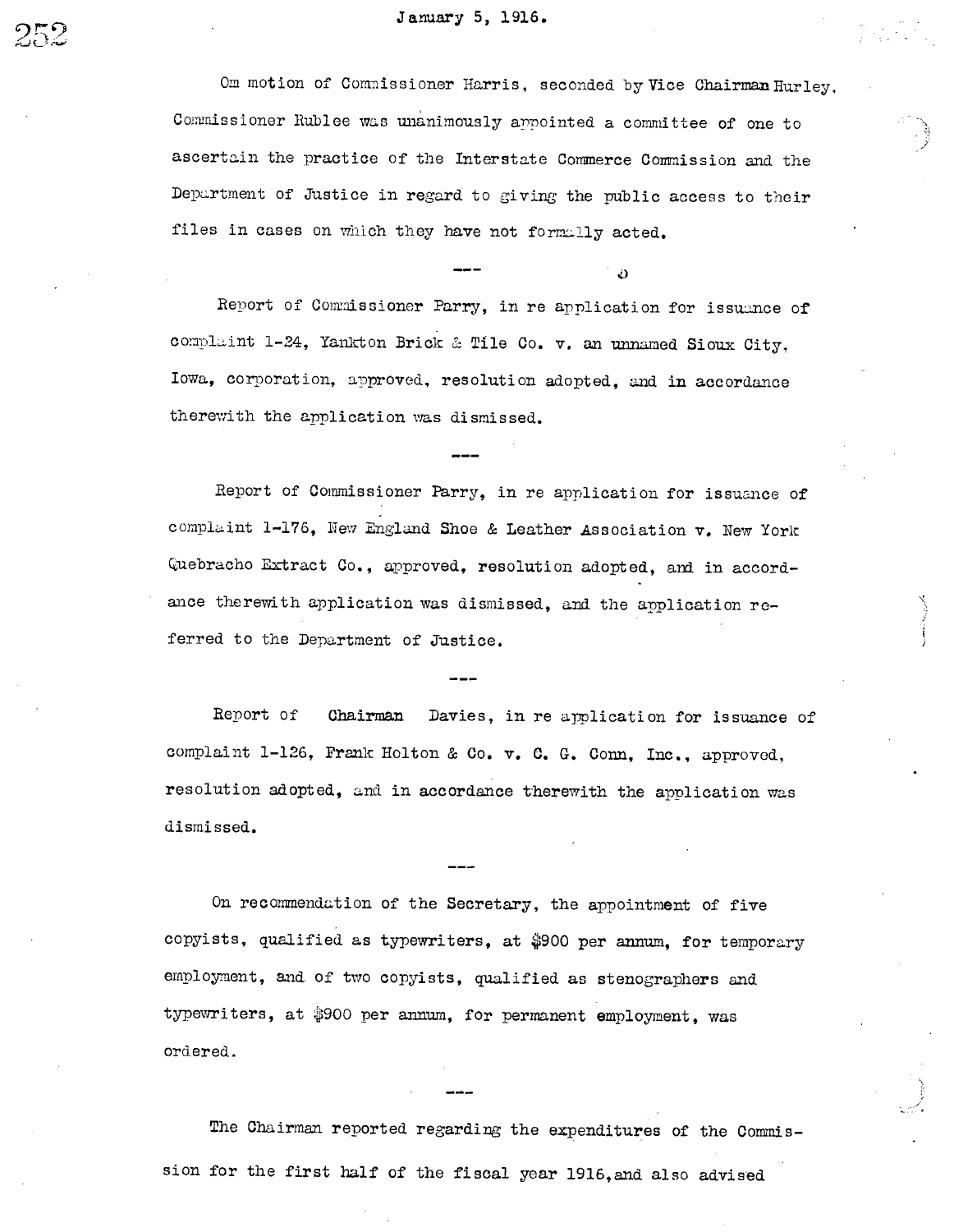January 5,<br>January 6, **I9I6.** 

concerning the amount of money to be available for the remainder of such fiscal year.

Thereupon, at the hour of 12:30 p.m. the Commission adjourned to meet Thursday, January 6, 1916, at 10:30 a. m.

Chairman.

つこ

Attest:

re hen

Secretary.

MEETING OF FEDERAL TRADE COMMISSION

January 6, 1916 - 3:00 P. M.

Joseph E. Davies, Chairman Edward N. Hurley, Vice Chairman William J. Harris Will H. Parry George Rublee

The Chairman presented a letter from Hon. G. Carroll Todd, Assistant to the Attorney General, together with copy of letter bearing date of January 6, 1916, from the Attorney General, addressed to Hon. E. Y. Webb, Chairman of the Judiciary Committee of the House of Representatives, explaining the attitude of the Department of Justice in reference to prosecutions under the Sherman Anti-trust Law, and acknowledging receipt of House Resolution No. 74, introduced by Representative Steenerson.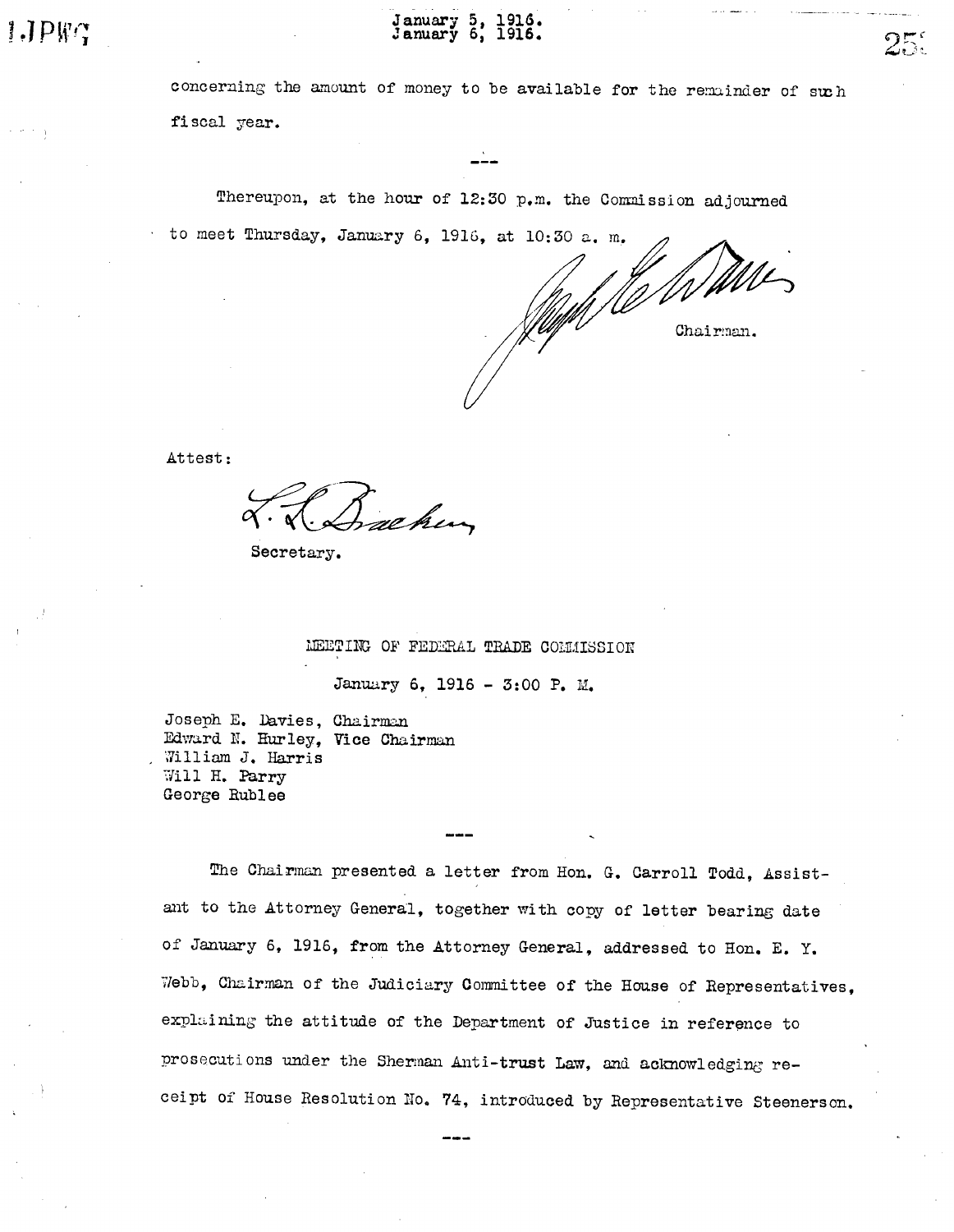January 6, 1916 January 7, 1916

Thereupon, at the hour of  $3:30$  p.m., the Commission adjourned to

meet Friday, January 7, 1916, at 10:30 a. m.

Jegh GNMM

Attest:

254

Secretary.

#### MEET ING OF FEDERAL TRADE COMMISSION

January 7, 1916 - 11:00 A. II.

Joseph E. Davies, Chairman William J. Harris Will H. Parry George Rub lee Edward N. Hurley, Vice Chairman

Nathan B. Williams, having requested a hearing, appeared in behalf of applicant in re J. L. Owens Company for issuance of complaint against the Fosston Manufacturing Company, and discussed the subject of the Commission's jurisdiction. (For stenographic report, see File 1-97.

The Chairman presented a letter from Senator Francis G. Newlands, dated January 5, 1916, asking that M. F. Hudson be temporarily detailed to assist in organizing the work of the Senate Committee on Interstate Commerce. Requested granted. and the Secretary ordered to instruct Mr. Hudson to report at once to Senator Newlands.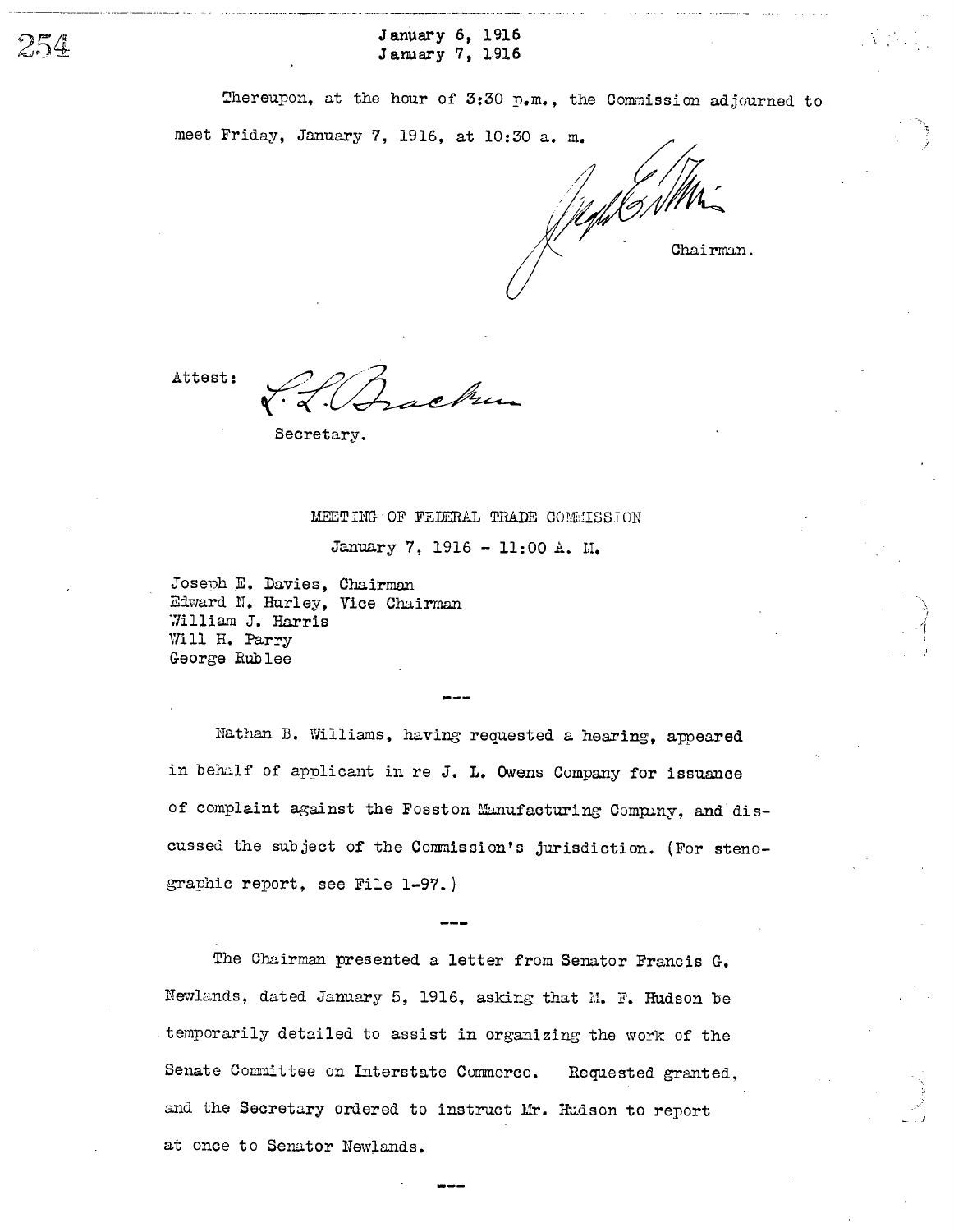# January 7, 1916 January 8, 1916

Commissioner Parry requested, in writing, that he be relieved from certain administrative functions, including the supervision over all printing and the purchase of all supplies for the Commission, heretofore performed by him by direction of the Commission. Request granted, and all duties heretofore performed by Commissioner Parry, by order of the Commission, were transferred to the Secretary.

A vote of thanks was unanimously extended to Commissioner Parry.

Thereupon, at the hour of 12:30 o'clock p. m., the Commission adjourned to meet Saturday, January 8, 1916, at 10:30 o'clock

Chairman.

255

Attest:

a. m.

Secretary.

MEETING OF FEDERAL TRAIE COMMISSION

January 8, 1916 - 11:00 A. M.

Joseph E. Davies, Chairman William J. Harris Will H. Parry George Rublee Edward N. Hurley, Vice Chairman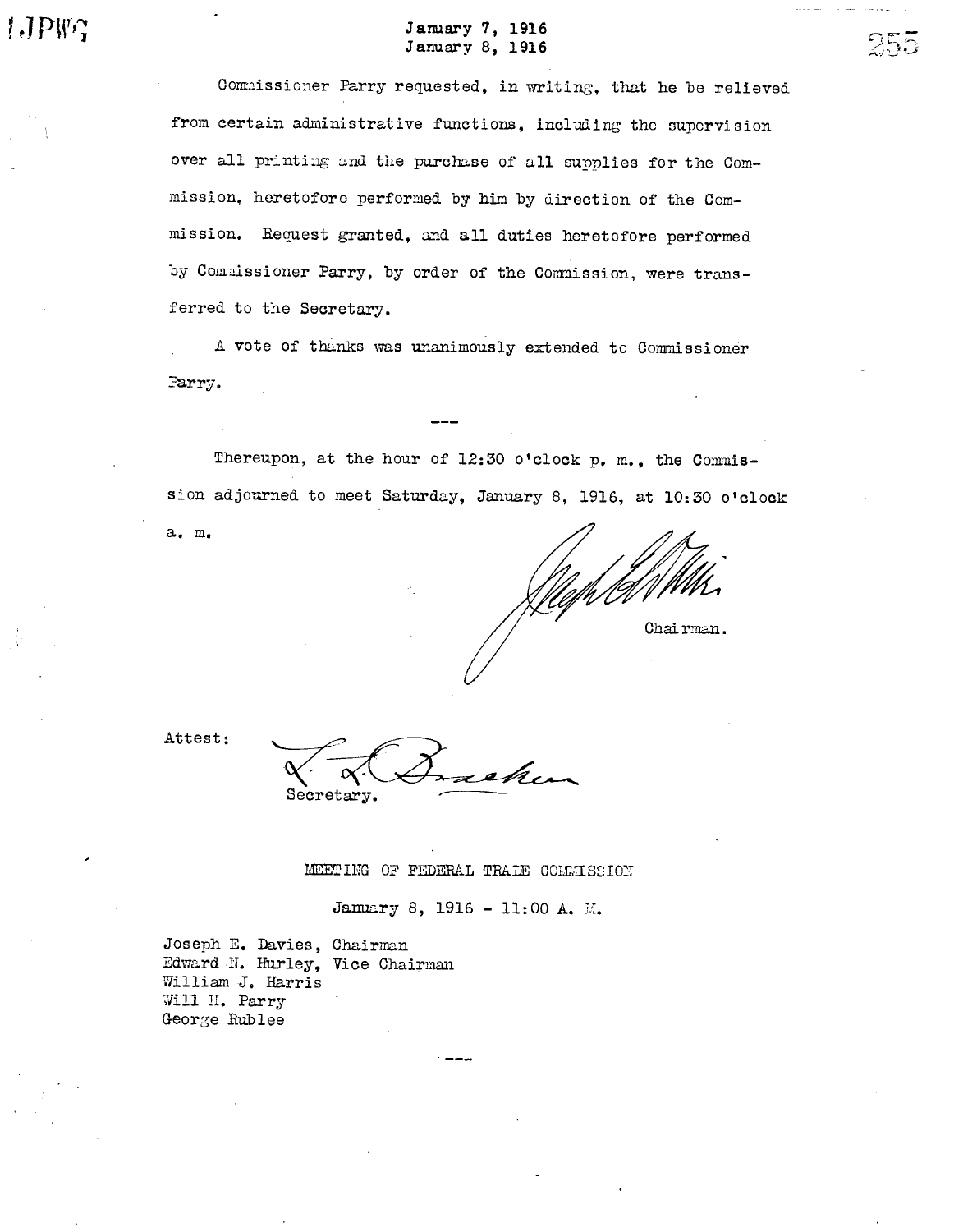# January 8, 1916 January 10, 1916

Mr. Ernest Thurnaeur and Mr. William Clark appeared before the Commission and gave information with reference to the effectiveness of combinations in Europe organized for the purpose of promoting foreign trade; also discussed the practicability of similar combinations in this country, (Stenographic File 8517).

Thereupon, at the hour of 11:30 a. m., the Commission adjourned to meet Monday, January 10th, 1916, at 10:30 a. m.

Chairman.

Attest:

256

Secretary.

January 9, 1916. Sunday.

MEETING OF FEDERAL TRADE COMMISSION

January 10, 1916 - 3:00 P. M.

Joseph E. Davies, Chairman Edward N. Hurley, Vice Chairman William J. Harris Will H. Parry

A plan of the conference with the representatives of the several fertilizer companies was called up by the Chairman. and after discussion it was unanimously agreed that the conference should be in charge of Commissioners Parry and Harris.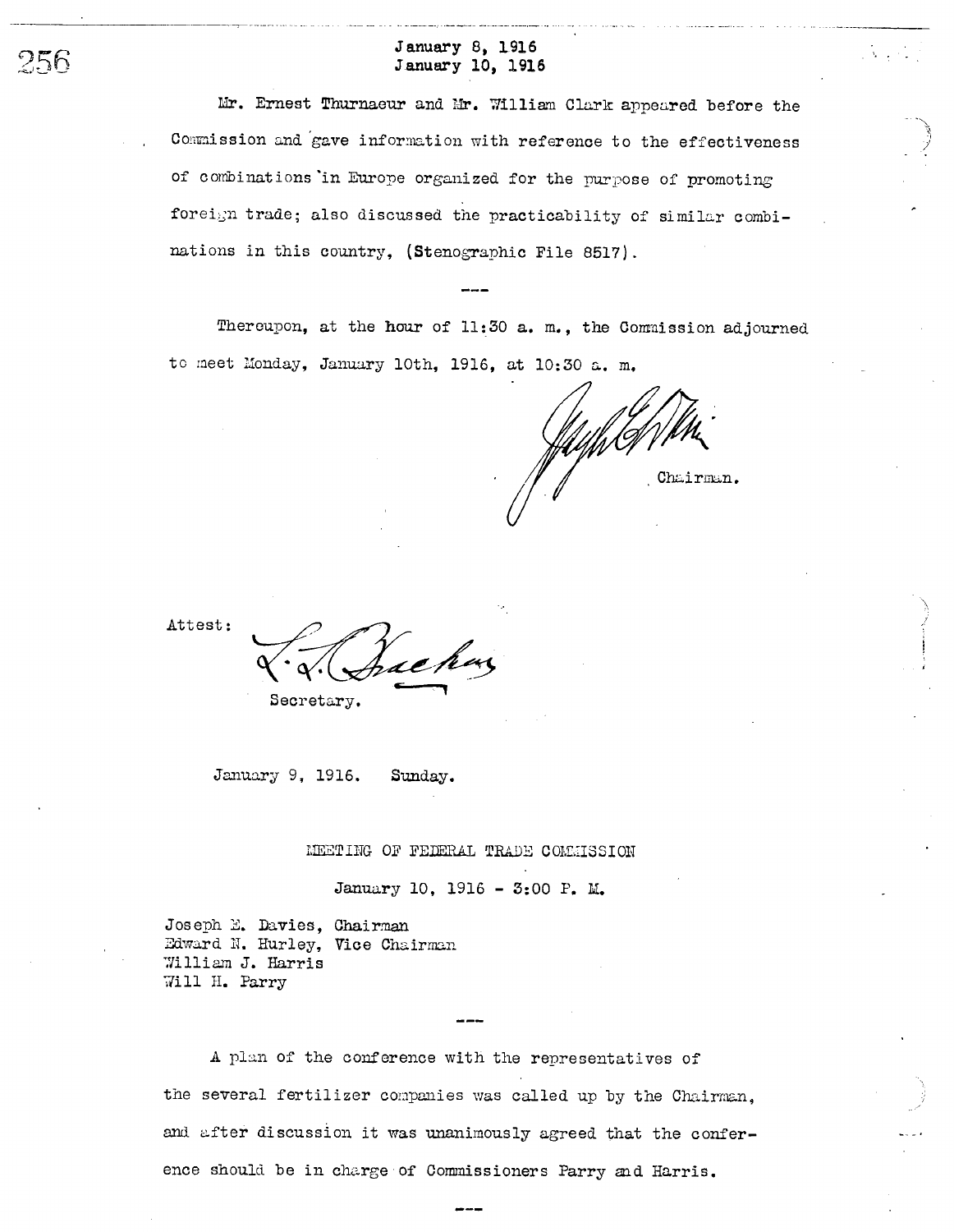January 10, 1916 January 11, 1916.

Thereupon, at the hour of 3:30 p. m., the Commission ad-

journed to meet Tuesday, January 11, 1916, at 10:30 a. m.

Chairman.

Attest:

schen ecretary

### METING OF FEDERAL TRAIE COMMISSION

January 11, 1916 - 11:00 A. H.

Joseph E. Davies, Chairman Edward N. Hurley, Vice Chairman William J. Harris Will H. Parry

> ORDERED: That Johann G. Ohsol be employed as a Special Expert at the rate of \$1,800 per amum, such employment to commence from his taking the oath of office and entering upon the discharge of his duties, and that he be assigned to the Economic Department.

The following resolution, introduced by Chairman Davies, and seconded by Commissioner Harris, was unanimously adopted:

### RESOLUTION.

WHEREAS. in the handling of the various complaints by the respective Commissioners it appears necessary at times to have field investigation work done in different sections of the country; and

WHERES, it appears to be desirable that to as great a degree as possible this work shall be coordinated so that the work in different parts of the country shall be hunlled by as few men as possible; therefore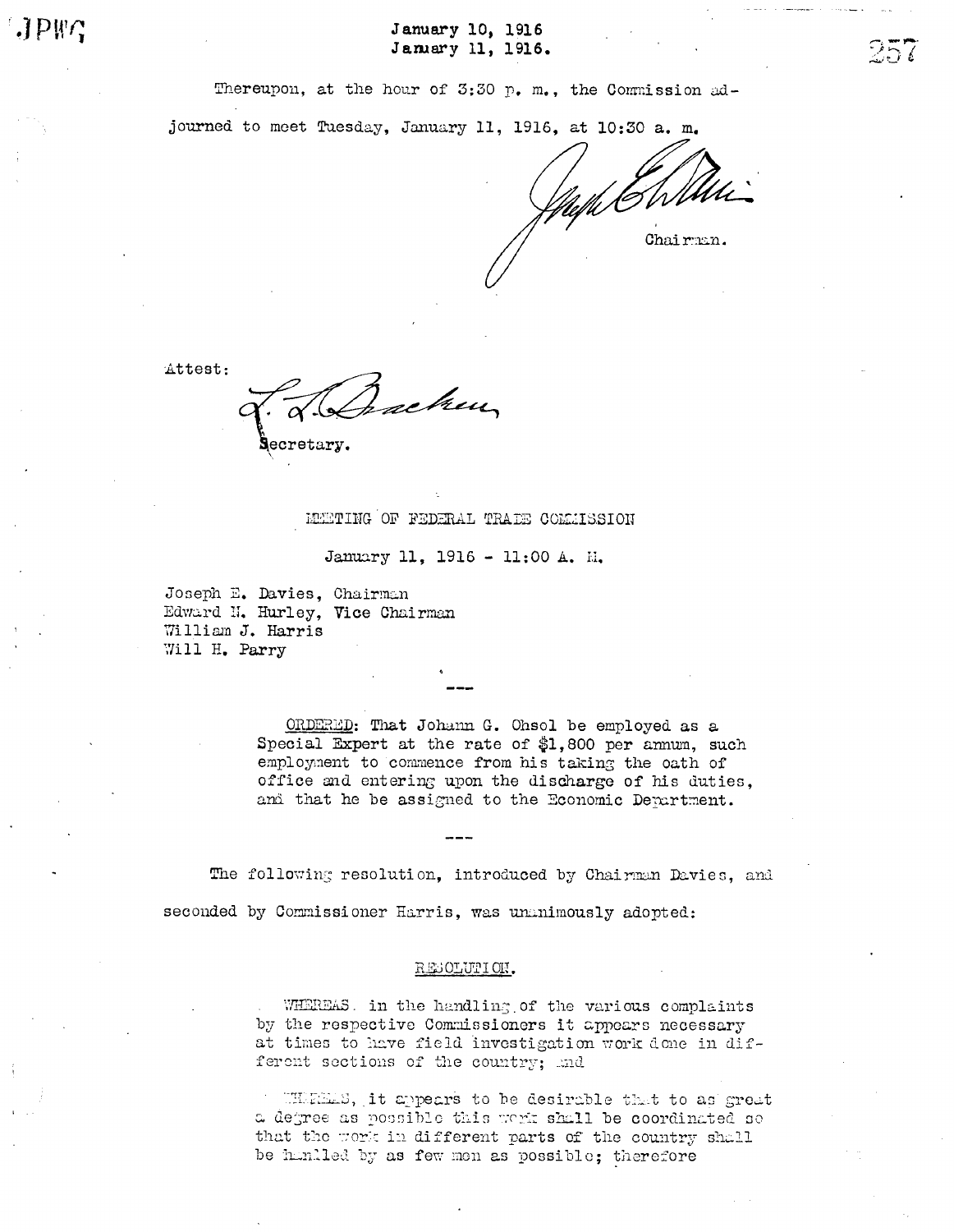### January 11, 1916.

BE IT KESCLVED, That the members of the Commission respectively shall file with the Secretary of the Conmission a brief memorandum in any situation where field work is required to be done. giving the name of the conplaint and the sections of the country where field work is required: and

BE IT RESOLVED, That the Secretary shall thereupon so coordinate this work as to have the investigations conducted at the same time by the same agent or agents in the same territory, to as great a degree as is possible.

The following resolution, introduced by Chairman Davies, and seconded by Vice Chairman Hurley, was ununimously adopted:

#### RESOLUTION

RESOLVED, That the Secretary and the Chief Examiner be directed to devise a system of checks on the work done by the members of the legal staff on complaints filed, whereby a time stamp shall be affixed to the record when assigned to the attorney by the Docket Division, and a time stamp affixed when returned; and so provide by these regulations that every report prepared by a special attorney shall be signed by the attorney doing the work, and shall in addition thereto show the number of hours spent by such attorney in its preparation, which number of hours shall be attested and checked by the records of the Docket Division and the time stamp, as above indicated.

Memorandum of Chief Economist, containing proposed outline of the Foreign Trade Report, was received, considered, and the Secretary directed to deliver a copy of such report to each Commissioner.

Thereupon, at 12:45 p.m. a recess was taken until 2:30 p.m.

The Commission reassembled at 2:30 p.m.

Joseph E. Davies, Chairman Edward N. Hurley, Vice Chairman William J. Harris Will H. Parry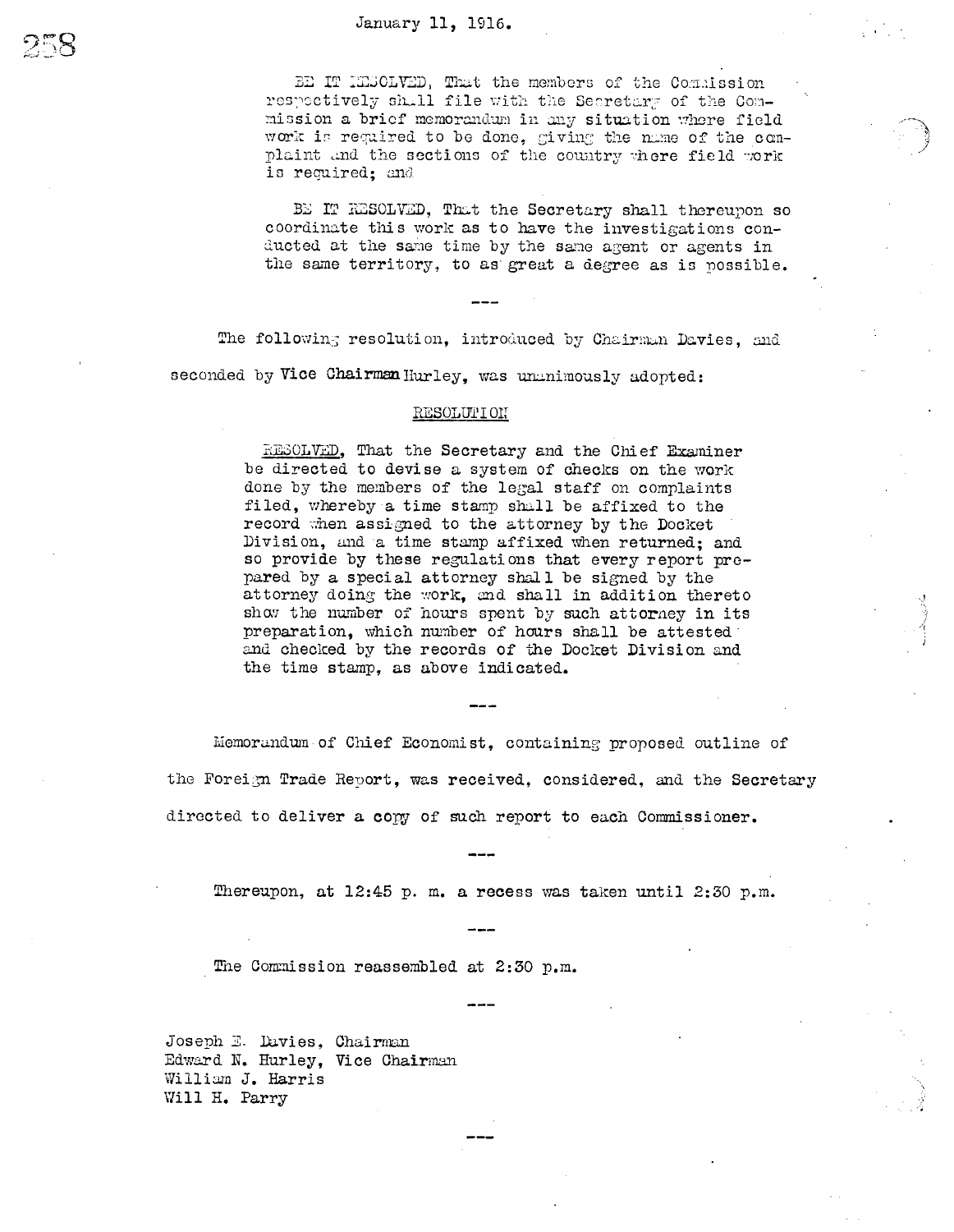January 11, 1916. January 12, 1916.

The Commission held an informal conference with -

Charles Gibson, President, Walker & Gibson, Inc., Albany, H.Y. also Vice President, Gibson Drug Co., Rochester, N.Y. Wm. Leland Thompson, President, John L. Thompson Sons & Co. Inc.

Troy, n. Y.

250

G. B. Hubbard (owner) Chas. Hubbard Son & Co., Syracuse, N.Y.

Henry J. Speck, Attorney, Representing John L. Thompson Sons & Co., Troy, N. Y.

Albert Hessberg, Attorney, Representing Walker & Gibson and Gibson Drug Co.

in reference to a proposed plan of consolidating several wholesale druggist supply houses in a proposed merger. (For stenographic report see File 8508-561-2. )

Thereupon, at 4:00 p.m., the Commission adjourned to meet

Wednesday, January 12, 1916, at 11:00 a. m. Chairman.

Attest:

Jackey

Secretary.

MEETING OF FEDERAL TRADE COMMISSION

January 12, 1916 - 11:00 A. M.

Joseph E. Davies, Chairman William J. Harris Jill H. Parry GeorGe Rublee

The Commission held an informal conference with -

Mr. W. S. Mallory, President, Edison Portland Cement Co.,

and a committee representing certain cement companies, in reference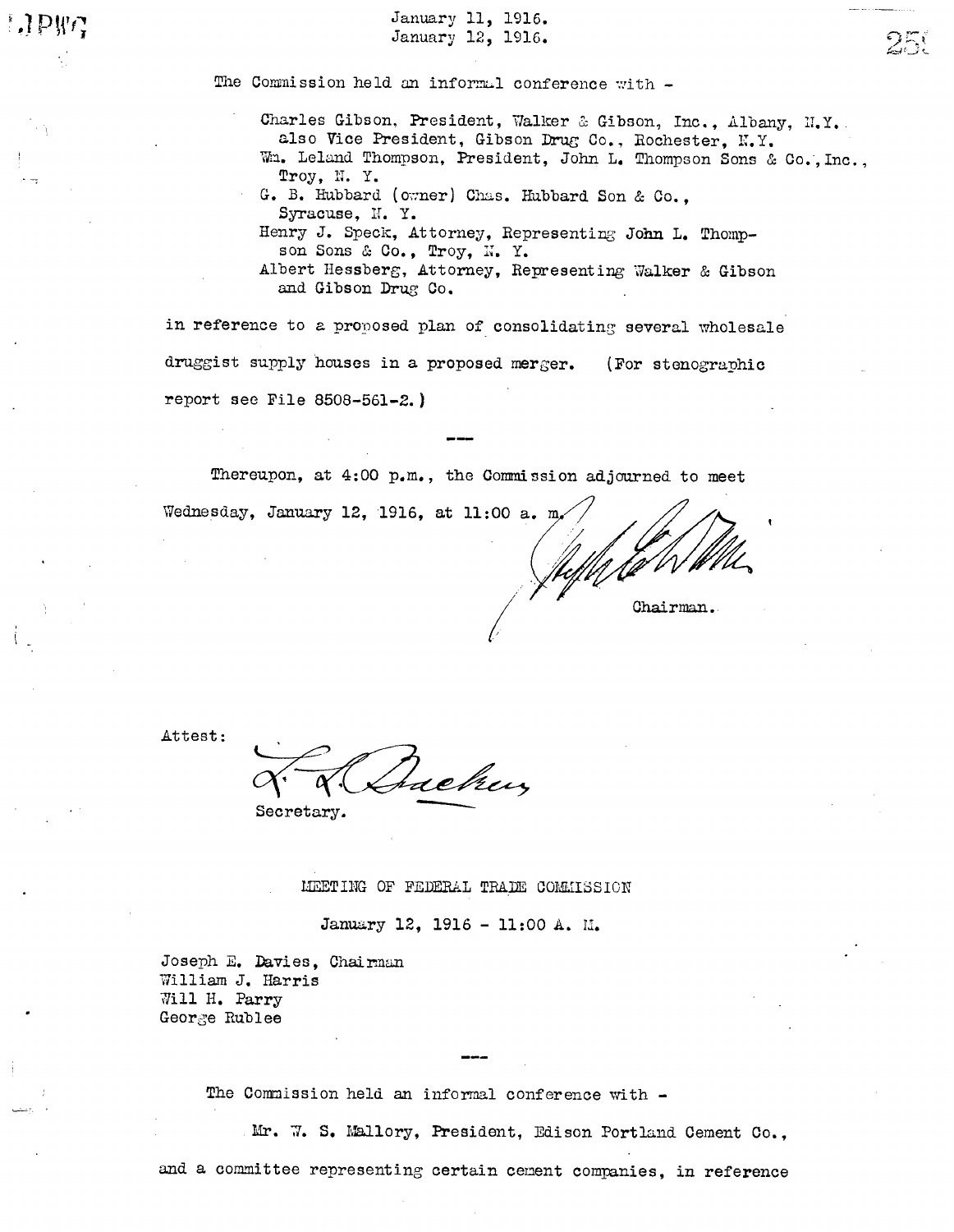### January 12, 1916.

ントロ

to a plan by which certain companies manufacturing cement propose to organize a corporation to carry on and promote foreign trade in that product.

The following gentlemen appeared and made statements:

- W. S. Mallory, Stewartsville, N. J., President, Edison Portland Cement Co.
- Joseph Brobston, Nazareth, Pa., Vice President, Dexter Portland Cement Co.
- R. W. Hilles, 4 Appleton Place, Glen Ridge, N. J., Manager of Sales, Dexter Portland Cement Co., Nazareth, Pa.
- Albert Moyer, 8 West 40th St., New York, N. Y.; Manager of Sales, Vulcanite Portland Cement Co., Philadelphia and New York.

Charles F. Conn, 603 Pennsylvania Building, Philadelphia, Pa.: President. Giant Portland Cement Co.

(For stenographic report, see File 8508-546-2.)

Thereupon, at the hour of 12:45 p.m., the Commission adjourned to meet Thursday, January 13, 1916, at 11:00 A. M.

Jachte Stur

Attest:

ehez

Secretary.

MEETING OF FEDERAL TRADE COMMISSION

January 13, 1916 - 11:00 A. M.

Joseph E. Davies, Chairman William J. Harris Will H. Parry George Rublee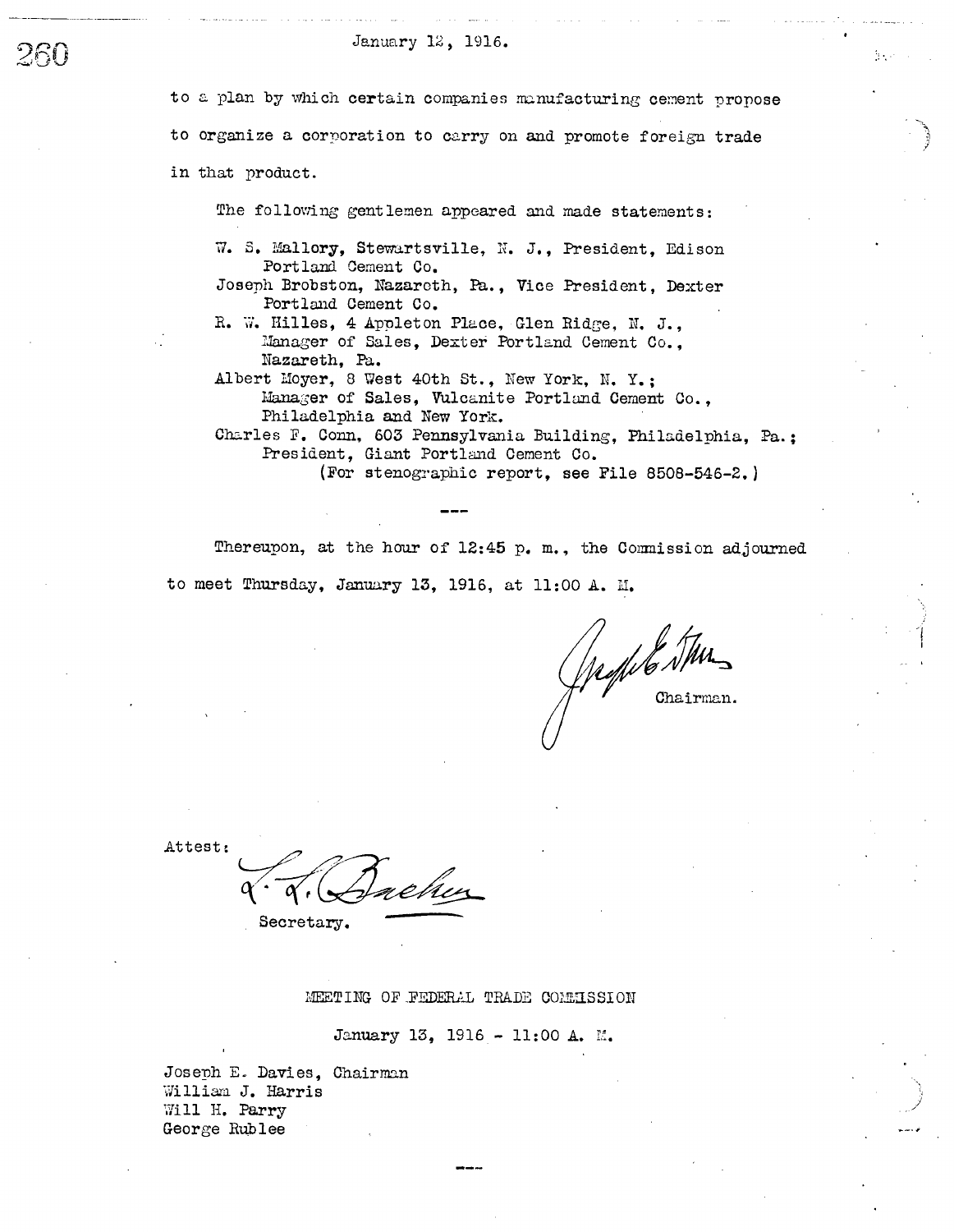January 13, 1916.  $26$ 

Letter, dated January 7, 1916, from A. Mitchell Palmer, requesting a hearing in re matter of Alphine Evaporated Cream Company et al., presented, and by consent laid over until the next meeting.

A motion Of Comnissioner Parry, seconded by Comnissioner Harris promoting Charles M. Brown from the position of Clerk at \$1,000 per annum to Clerk, Class 1, at \$1,200 per annum, was unanimously adopted.

Commissioner Harris reported progress in the preparation of a plan for investigation into the recent increase in thc price of gasoline.

By unanimous vote, Chairman Davies and Commissioner Rublec were directed to attend a conference with Secretary Redfield, Henry Wigglesworth and Arthur H. Weed, to be held at the office of the Secretary of Commerce at  $2$  p. m., this date, for the purpose of discussing proposed legislation on the subject of "dumping."

The status of the Commission's request to Congress for an appropriation covering the fiscal year, 1917, was called up by the Chairman and discussed.

Thereupon, at the hour of 12:00 M, the Commission adjourned to meet Friday, January 14, 1916, at 10:30  $\alpha$ .

With like

Attest:

æhar Secretary.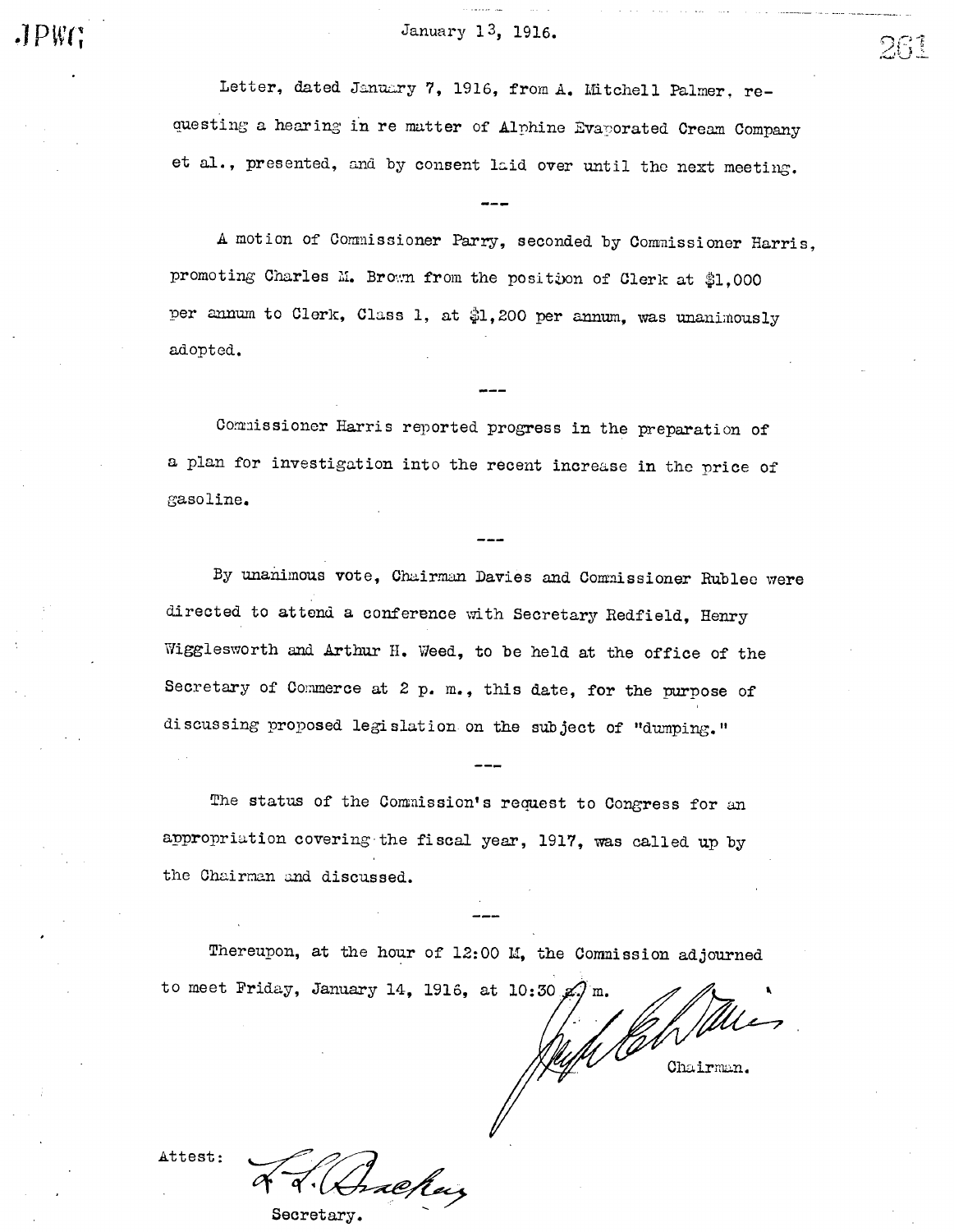## January 14, 1916.

## MEETING OF FEDERAL TRADE COMMISSION

January 14, 1916 - 11:00 A. M.

Joseph E. Davies, Chairman Edward N. Hurley, Vice Chairman William J. Harris Will H. Parry George Rublee

Vice Chairman Hurley reported orally that, while in New York, he had conferred with certain public accountants, credit men, and other business men, and all expressed approval of the work of the Commission in encouraging standard forms of accounting and in collecting statistical data concerning industries in this country.

D

Vice Chairman Hurley presented a ruling in 2-64 request by John Church Company for advice in re consignment agreement of above company. Considered, and on motion the same was unanimously approved and adopted.

Commissioner Rublee reported orally in reference to his conference with Secretary Redfield, Solicitor Thurman of the Department of Commerce, Henry Wigglesworth and Arthur H. Weed, on the subject of "dumping."

On motion of Vice Chairman Hurley, seconded by Commissioner Harris, the Chairman and Commissioner Parry were directed to edit all rulings of the Commission, and issue the more important of such rulings in the form of bulletins.

Commissioner Parry presented report of Law Board of Review and conference rulings in re file 2-101 request for ruling by American Pad and Textile Company. After consideration and on motion the same were unanimously approved and adopted.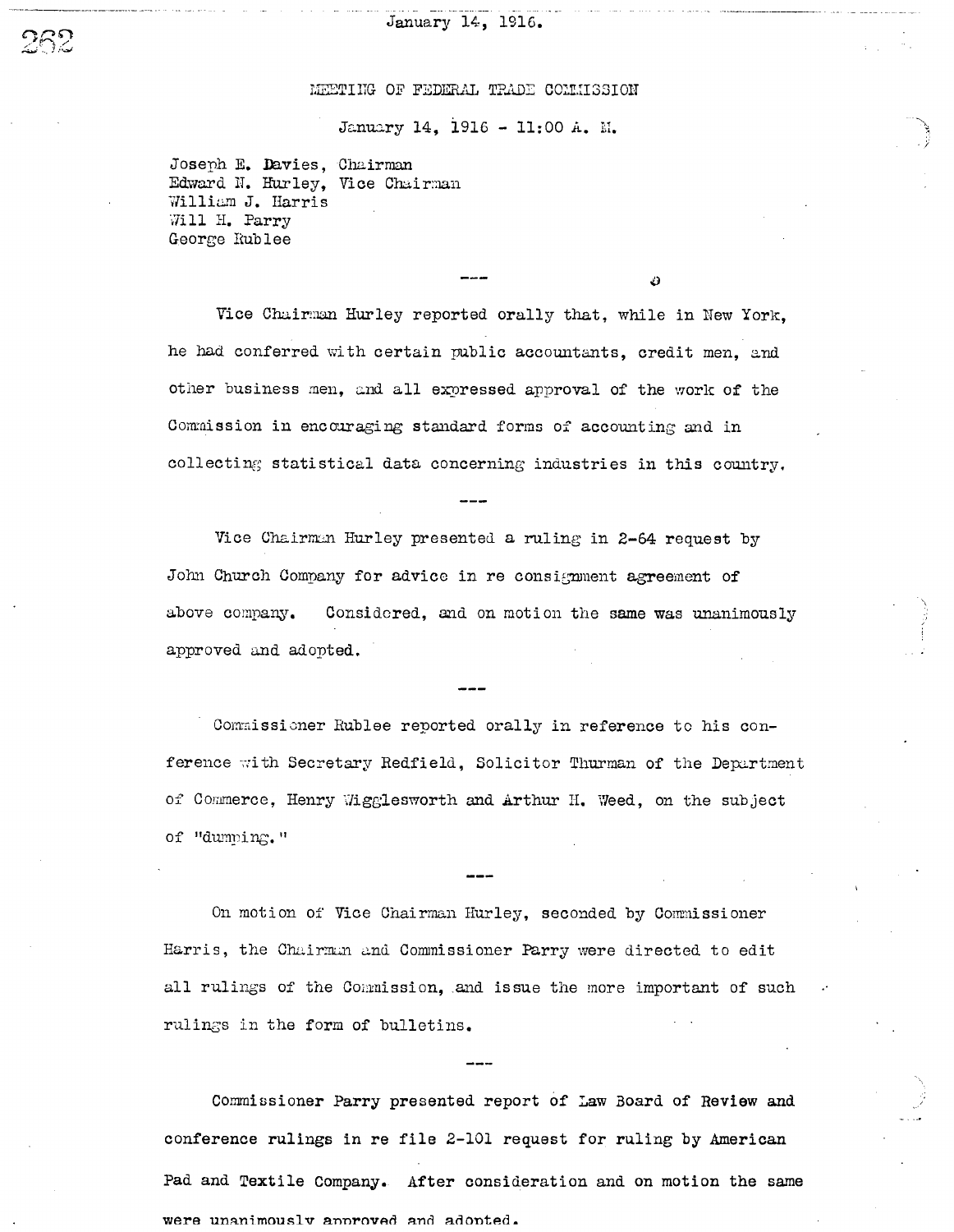January 14, 1916. January 24, 1916.

Thereupon, at the hour of 1:00 p. m., the Commission adjourned to meet Saturday, January 15, 1916, at 10:30 a. m.

Chairman.

Attest:

ohu  ${\tt retary}.$ 

|                   |                   | January 15, 1916. No meeting held. |  |
|-------------------|-------------------|------------------------------------|--|
| January 16, 1916. |                   | Sunday.                            |  |
| January 17, 1916. |                   | No meeting held.                   |  |
| January 18, 1916. |                   | No meeting held.                   |  |
|                   | Junuary 19, 1916. | No meeting held.                   |  |
| January 20, 1916. |                   | No meeting held.                   |  |
| January 21, 1916. |                   | No meeting held.                   |  |
|                   | January 22, 1916. | No meeting held.                   |  |
|                   | January 23, 1916. | Sunday.                            |  |

MEETING OF FEDERAL TRADE COMMISSION

January 24, 1916 - 11:30 A. M.

Joseph E. Davies, Chairman Edward N. Hurley, Vice Chairman William J. Harris Will H. Parry George Rublee

ORDERED: That Special Examiner Frank Jones be assigned temporarily to legal work, under the direction of the Chairman.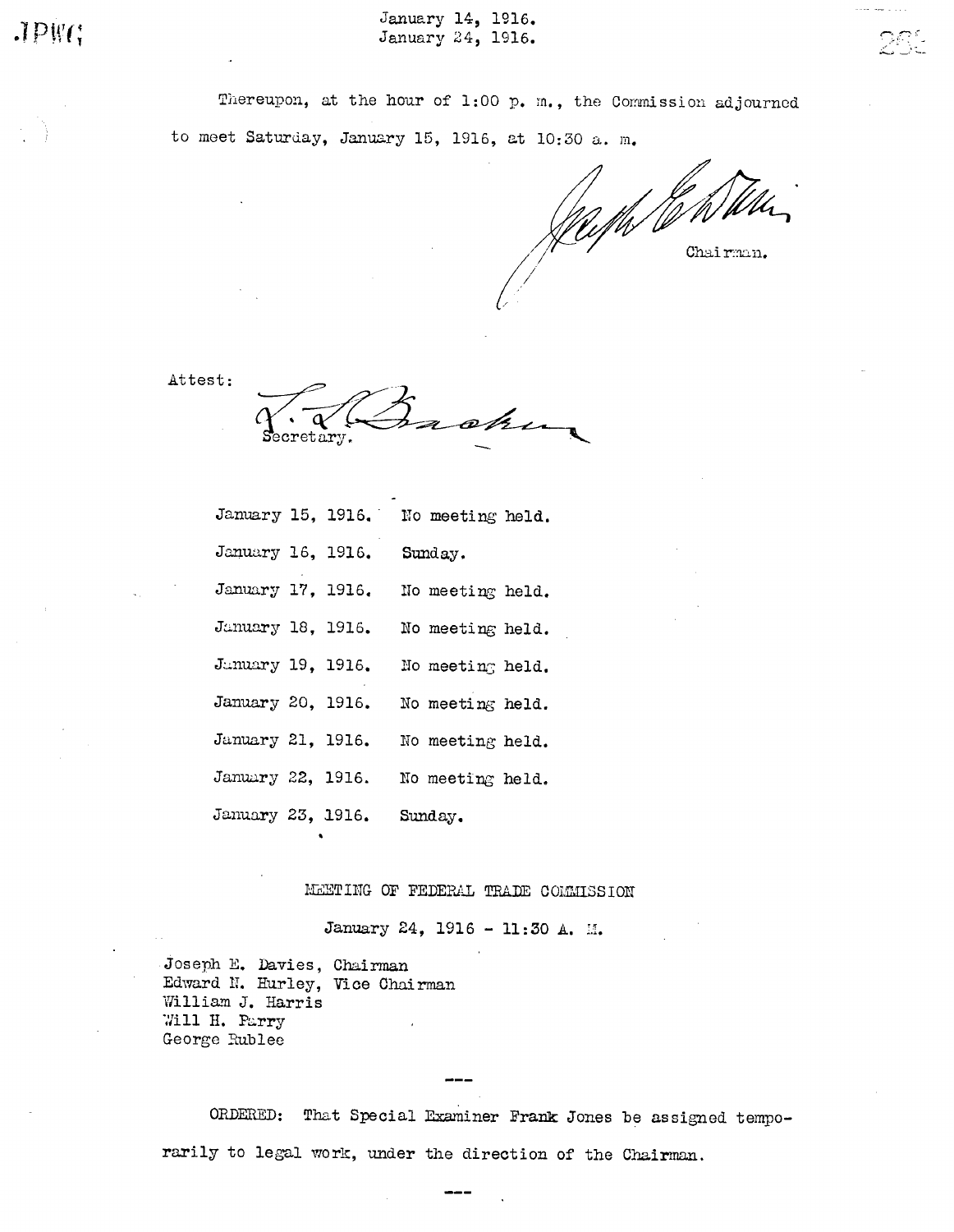January 24, 1916.

ORDERED: That James 7. Nichol, clerk, be appointed examiner and designated Chief of the Docket Division, without increase in his present salary.

By unanimous consent, the Chairman was authorized to employ Marian L. Davies as his personal clerk.

The matter of increasing the number of employees of the several departments of the Commission was called up by the Chairman, and after discussion the Secretary was authorized to employ a sufficient number of stenographers and clerks to carry on the work of the Commission.

The following resolution, offered by Vice Chairman Hurley, and seconded by Commissioner Harris, was unanimously adopted:

RESOLVED: That C. C. Huntington be employed as a Special Expert, at a salary of \$1800 per annum, such employment to commence from his taking the oath of office and entering upon the discharge of his duties, and that he be assigned to the Economic Department.

and be it further

RESOLVED: That the transfer of David S. Brooks, from the Interstate Commerce Commission to this Commission. to serve as Clerk, Class 1, at a salary of \$1200 per annum, shall be effected, and that he shall be assigned to the Economic Department.

#### wri tten

The/report of Commissioner Rublee, with reference to his conference with the Department of Justice and the Interstate Commerce Commission, in reference to the practice of such departments in regard to giving the public access to their files in cases where no formal action has been taken, was presented, and approved.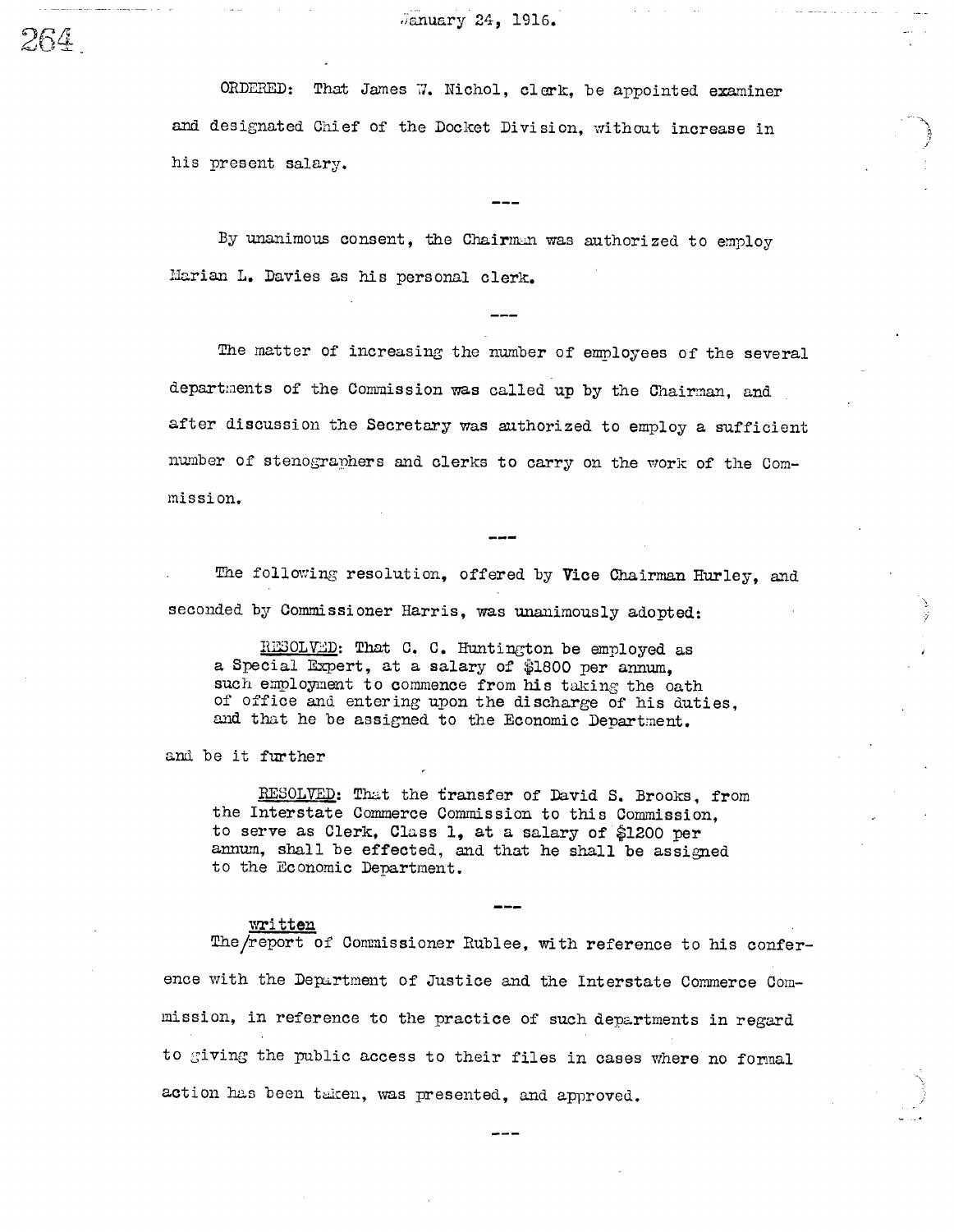January 24, 1916. January 26, 1916.

265

The report of Commissioner Parry, in the matter of application of Isaac Van Dyke Company, Michigan Implement & Vehicle Dealers' Association, and Western Retail Implement. Vehicle and Hardware Association, for the issuance of a complaint against Commision Reguladora del Mercado de Henequen, and certain American bankers, in re monopoly in the fibre industry, File No. 1-183, was adopted, and the matter referred to the Department of Justice.

Thereupon, at the hour of 1:00 p. m., the Commission adjourned to meet Tuesday, January 25, 1916, at 10:30 a. p.

Chairman.

Attest:

Secretary.

January 25, 1916. No meeting held.

MEETING OF FEDERAL TRADE COMMISSION

January 26, 1916 - 11:00 A. M.

Joseph E. Davies Chairman William J. Harris Will H. Parry George Rublee

Motion by Commissioner Parry that Commissioner Rublee be appointed a committee of one to prepare a statement for publication covering the policy of the Commission in reference to giving the public access to files in cases where no formal action has been taken, seconded by Commissioner Harris, was unanimously adopted.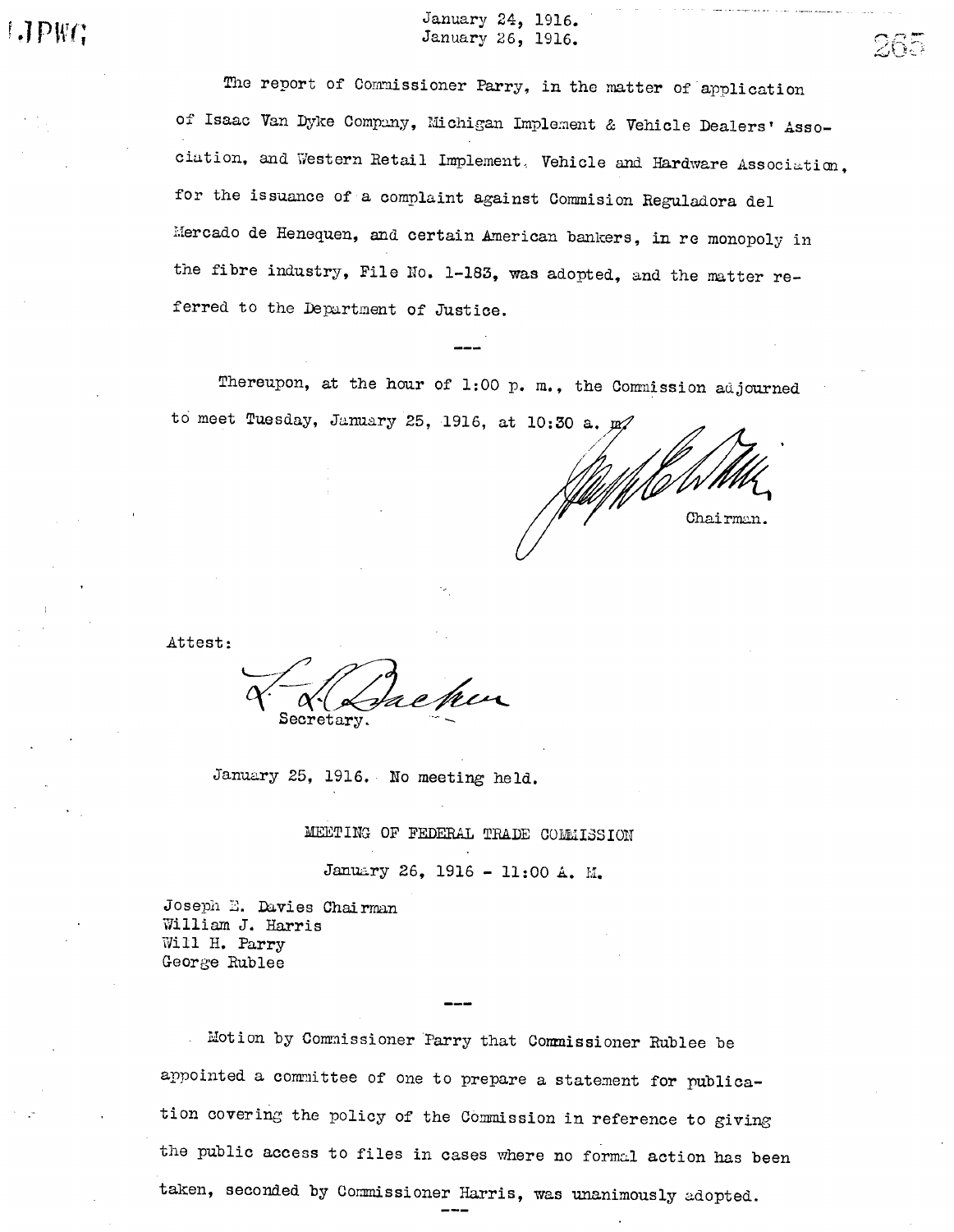# January 26, 1916.

The following applications for issuance of complaints were called up by Commissioner Rublee, and by unanimous consent the same were referred to the General Counsel for consideration and advice before final action, to wit:

1-96-1 Fosston Manufacturing Co. v. J. L. Owens Co.

J. L. Owens Co. v. Fosston Manufacturing Co.  $1 - 97$ 

1-124 Norwegian Correspondence School, for issuance of complaint in re protection of firm name.

Report of Commissioner Parry, in re; 1-156, application of E. W. Wing and L. J. Perkins for issuance of a complaint against Continental Oil Co., in re discrimination in price of gasoline, adopted, and the matter transferred to the Economic Department to be considered in connection with the general gasoline investigation.

Report of Commissioner Rublee, in re 1-89, application of C. J. Rainear & Co. for issuance of a complaint against National Tube Co., adopted, and application dismissed.

Report of Commissioner Rublee, in re 1-165, application of Farmers Elevator Co. for issuance of a complaint against certain line elevator companies in Corsica, South Dakota, approved, resolution adopted, and case withdrawn from the Docket Division and transferred to the Division of Mails and Files.

Report of Commissioner Rublee, in re 1-167, application of Iowa State Retail Merchants' Association and Burlington Retail Grocers Association for issuance of a complaint against Wells Fargo & Co., adopted, and application dismissed.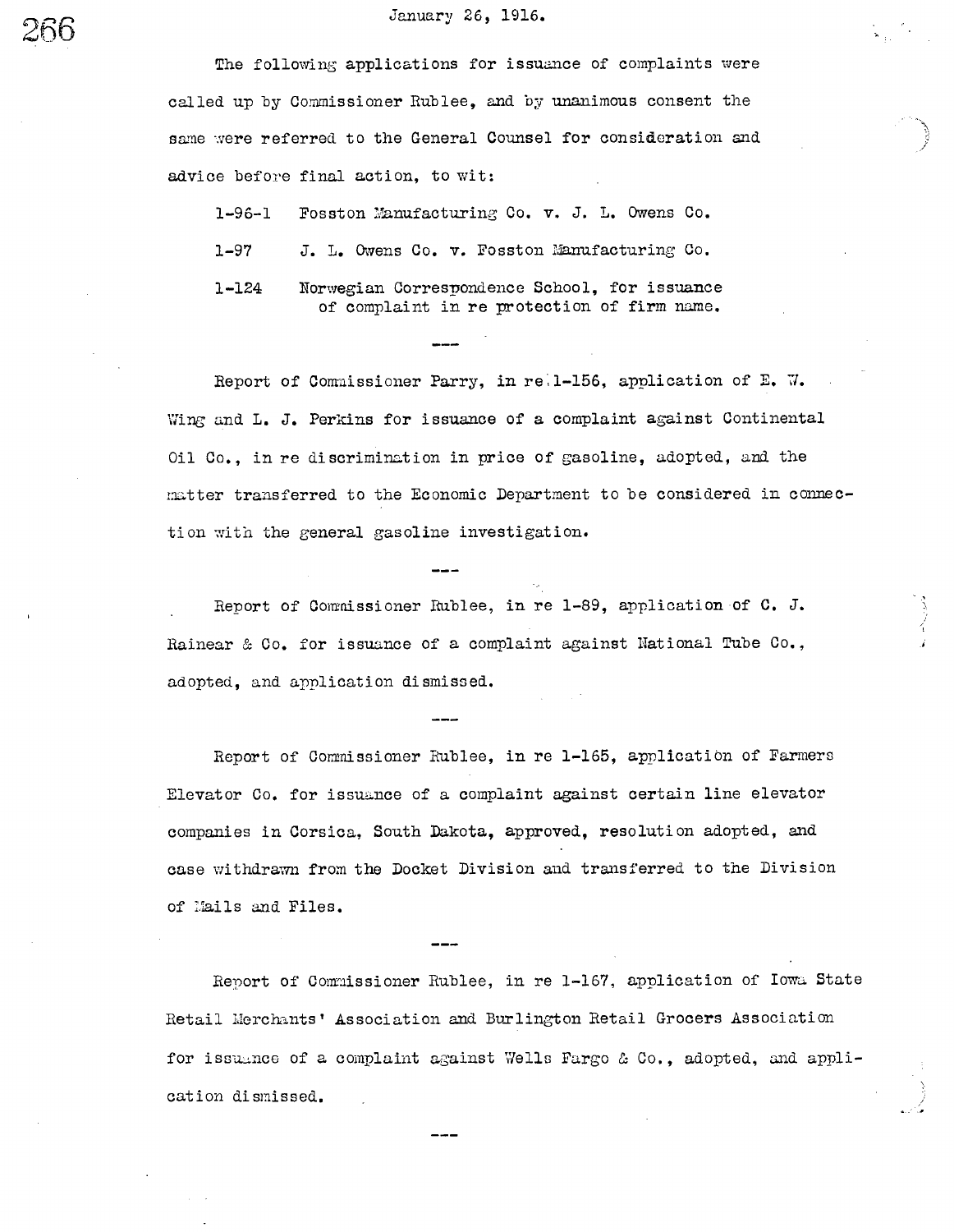# January 26, 1916. February 1, 1916.

Report of Commissioner Rublee, in re 1-34, application of Arthur Ifiller for issuance of a complaint against competitors chartering steamers. approved, resolution adopted, and case withdrawn from the Docket Division and transferred to the Division of Mails and Files.

Report of Commissioner Harris, in re 1-22, application of E. Morrel for issuance of a complaint against Barrett Hanufacturing Co. and others. approved, resolution adopted, and case withdrawn from the Docket Division and transferred to the Division of Mails and Files.

Thereupon, at the hour of 1:00 p. m., the Commission adjourned to meet Thursday, January 27, 1916, at 10:30 a. m.

Chairman.

28

Attest:

 $\Box P$ 

achum Secretary.

January 27, 1916. No meeting held. January 28, 1916. Ho meeting held. January 29. 1916. No meeting held. January 30, 1916. Sunday. January 31, 1916. Mo meeting held.

MEMPING OF FEDERAL TRADE CORRIDSION

February 1, 1916 - 3:00 P. L.

Joseph E. Davies, Chairmun William J. Harris Will H. Parry George Rublee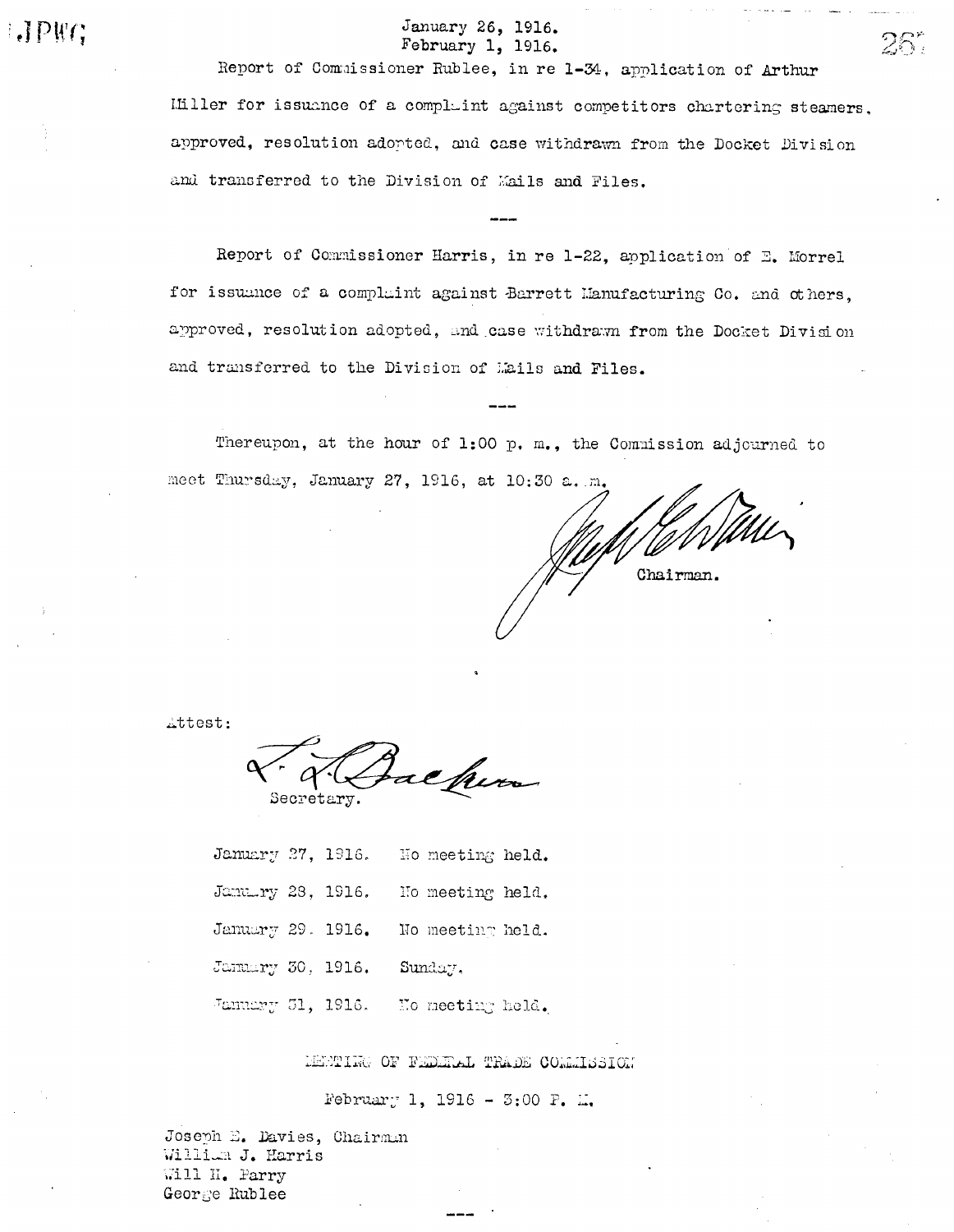# February 1, 1916.

The Chairman reported a conference with Charles C. Hamlin, Governor of the Federal Reserve Board, in reference to the printing of a digest of the Clayton Act. prepared by the Federal Reserve Board, as a public document, and by unanimous consent it was agreed that the Federal Trade Commission join with the Federal Reserve Board in a request to Congress to have such digest printed as a public document.

Commissioner Parry reported a conference with representatives of certain fertilizer companies, and also reported progress in the matter of the completion of the Fertilizer report.

Report of Commissioner Parry, in re 1-98, application of S. C. Peirce & Sons for issuance of a complaint against the Standard Oil Company of California, approved, ruling adopted, and application denied.

Report of Commissioner Parry, in re 1-105, application of Isaac Salawitch & Sons for issuance of a complaint against Sea Gull Specialty Company, approved, ruling adopted, and application denied.

Report of Commissioner Rublee, in re 1-101, inquiry of Edwin P. Corbett, concerning the remedies which may be afforded under the Federal Trade Commission Act, approved, resolution adopted, and case withdrawn from the Docket Division and transferred to the Division of Mails and Files.

Report of Commissioner Rublee, in re application of A. H. Phillips for issuance of a complaint against Procter & Gamble Distributing Company, approved, resolution adopted, and case withdrawn from the Docket Division and transferred to the Division of Mails and Files.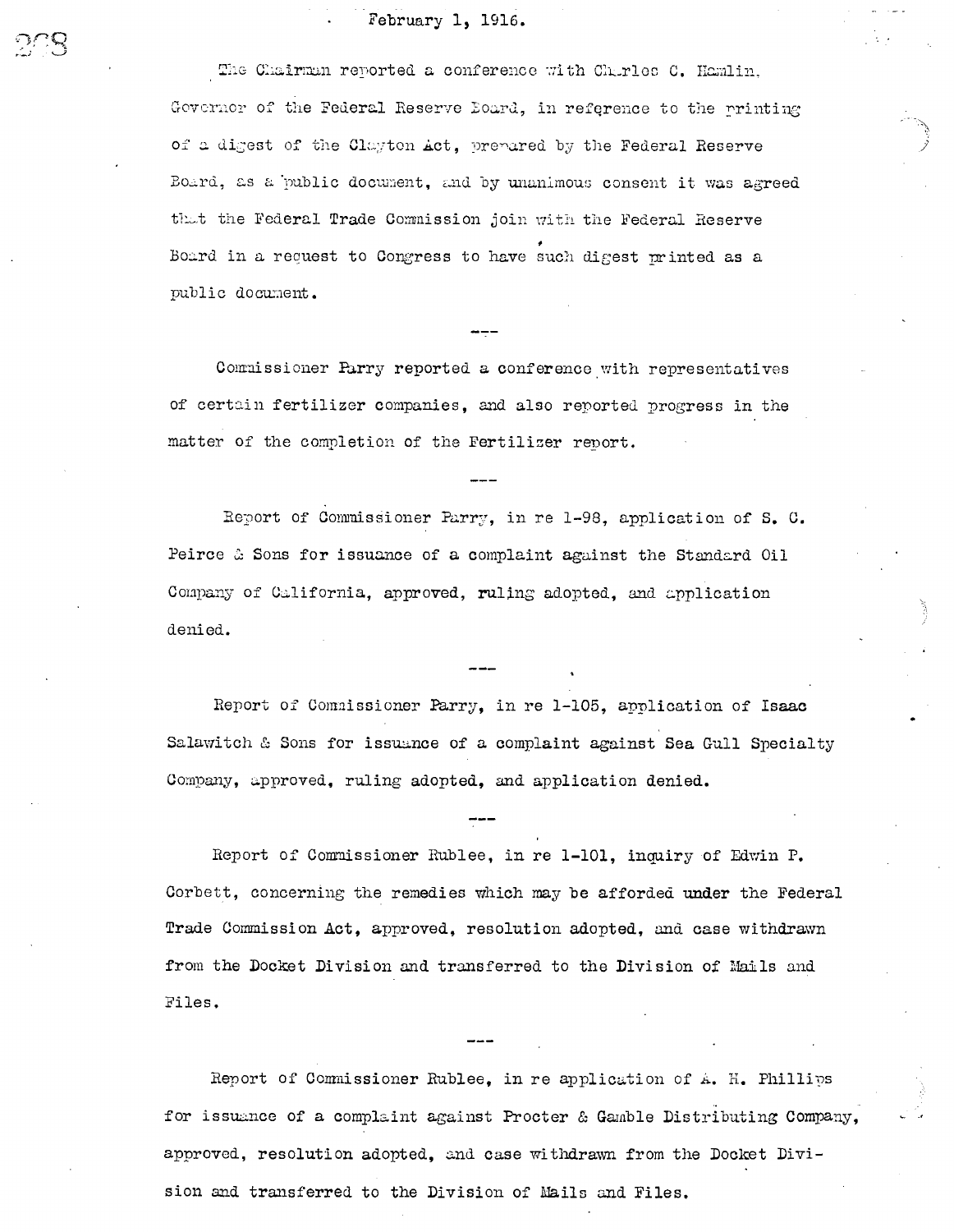(The Secretary was directed to record that the Commission approved of the reasoning contained in the dissenting report of Dr. Walker and Mr. Robertson in a general way, with the exception of paragraph 2 of such report and that the Board of Review be so ad vi sed. )

Report of Chairman Davies, in re 1-91, application of C. A. Waldron for issuance of a complaint against Eastman Kodak Company, approved, resolution adopted, and case withdrawn from the Docket Division and transferred to the Division of Mails and Files.

Report of Chairman Davies, in re 1-31, Montpelier Fruit Growers Association v. J. E. Terry, approved, resolution adopted, and case withdrawn from the Docket Division and transferred to the Division of Mails and Files.

Commissioner Parry filed a written report in the matter of a conference with H. C. Strong, of Ketchikan, Alaska, concerning the diversion of the fresh fish trade from American ports to the British Columbian port of Prince Rupert, which, upon motion, was unanimously adopted, and the files in the case transferred to the Economic Department.

Commissioner Harris reported orally that he had made arrangements with the Department of Commerce for additional space, for temporary use of the Commission, and that such space would be sufficient for the accomodation of fifty additional men.

ORDERED: That the Secretary be authorized to employ for temporary service a sufficient number of qualified employees to carry on and complete the oil investigation, and other investigations of the Commission,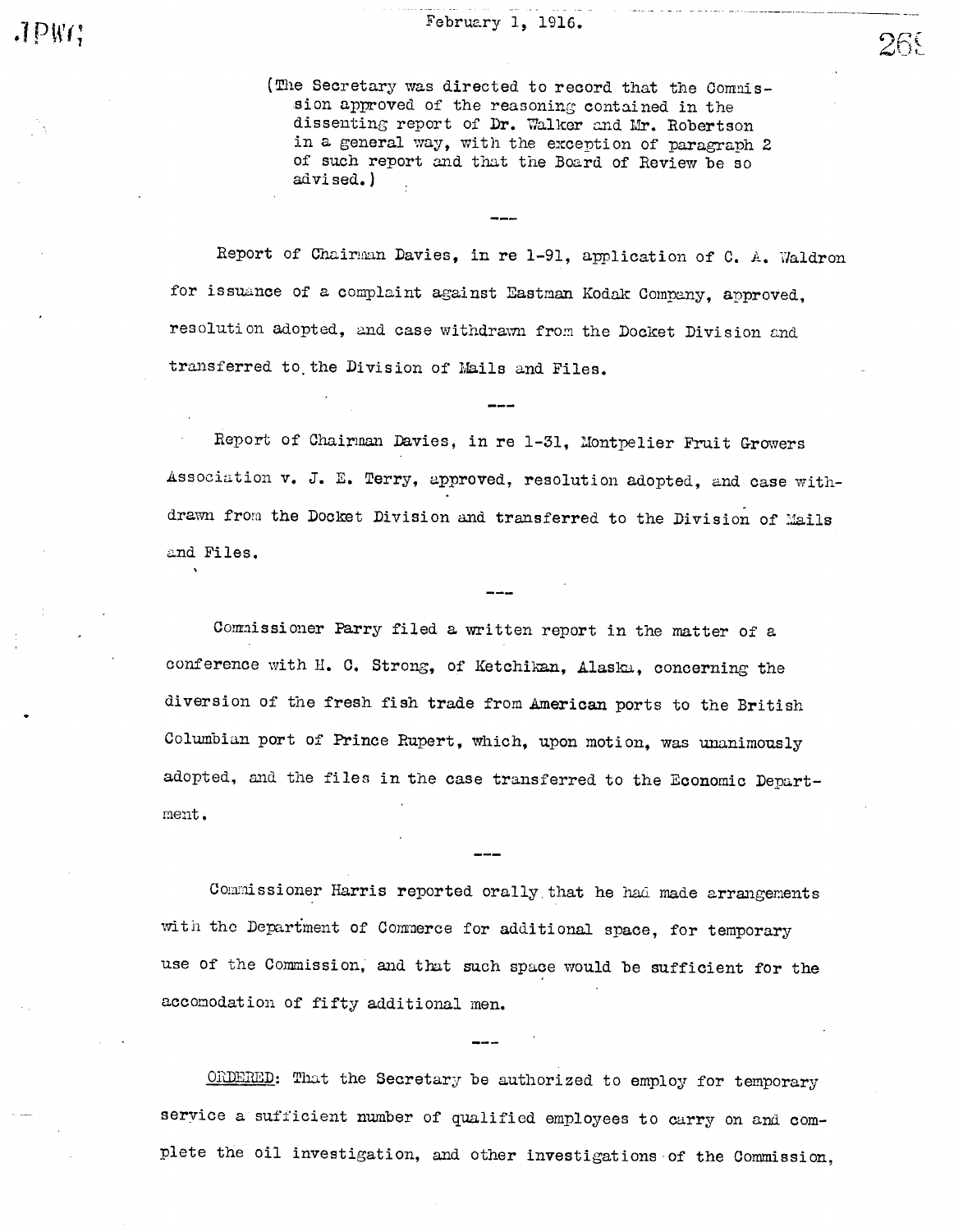expeditiously, and also to purchase the necessary furniture. typewriters and supplies required by such additional employees to complete such investigations.

The Chairman presented a letter, dated January 27, 1916, from Hon. Judson Harmon, requesting the Federal Trade Commission to appear for the defendant in the case of the Ford Motor Co. v. the Union Motor Sales Company. Referred to Mr. Gregory for consideration and report.

That the Law Board of Review prepare a complaint in ORDERED: the case of Meuser & Meuser v. A. B. Dick Company and Neostyle Company. file 1-179.

Thereupon, at the hour of 5:30 p. m., the Commission adjourned to meet Wednesday, February 2, 1916, at 3:00 p.m.

Hydd Ar Chairman.

Attest:

reken

Secretary.

MEETING OF FEDERAL TRADE COMMISSION

February 2, 1916 - 3:00 P. M.

Joseph E. Dayies, Chairman William J. Harris Will H. Parry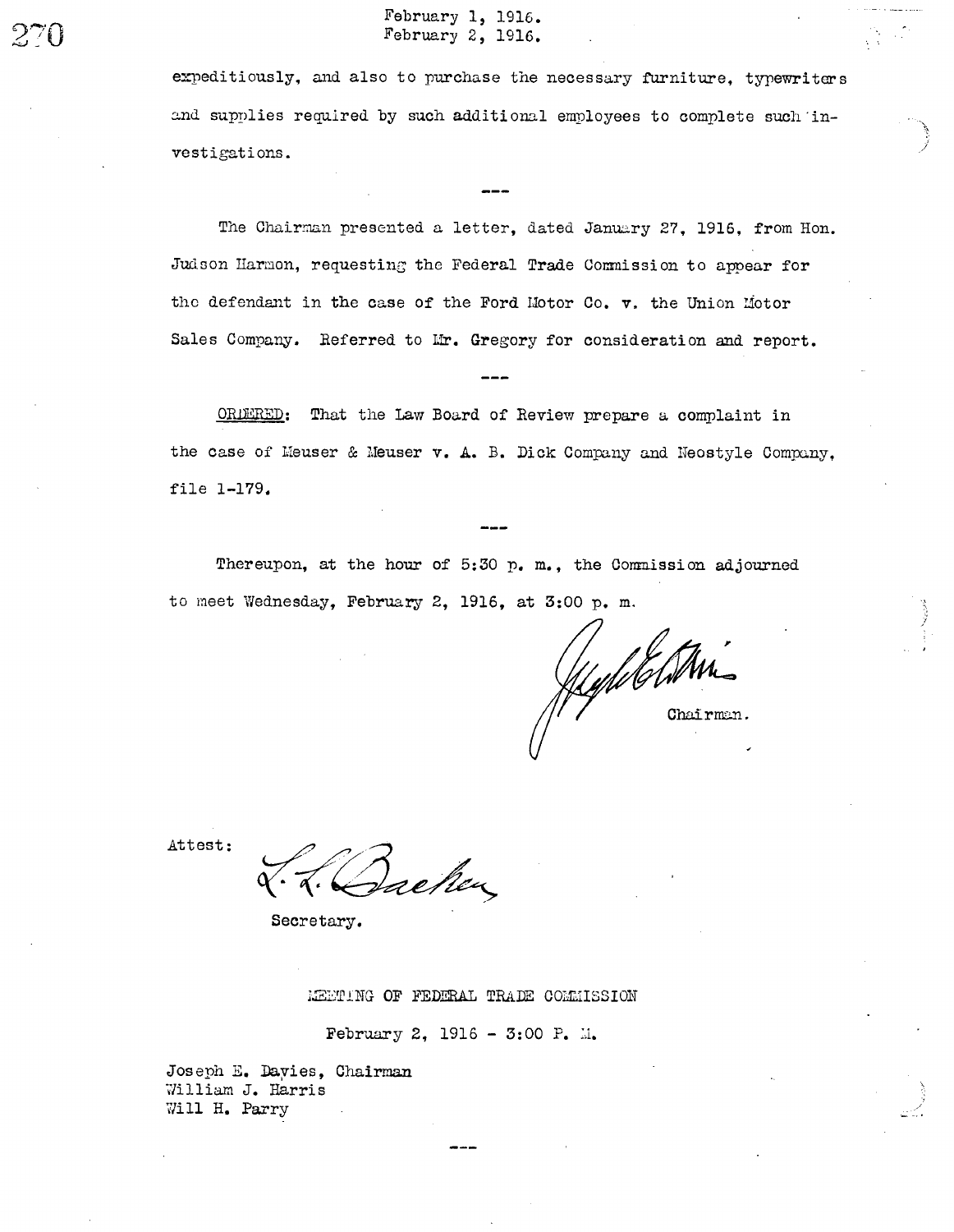Dr. Walker and Mr. England were called into the room, and an informal conference held with reference to the completion of the report on "Pipe-Line Transportation of Petroleum." A summary of the report was considered and criticised. Suggestions were made in reference to the form and substance of a letter of submittal of such report to Congress. Ø

Thereupon, at the hour of 4:00 p. m., the Commission adjourned to meet Friday, February 4, 1916. at 10:30 a. m.

Chairman.

Attest:

 $JPRG$ 

Secretary.

February 3, 1916. No meeting held.

MEETING OF FEDERAL TRADE COMMISSION

February 4, 1916 - 11:00 A. M.

Joseph E. Davies, Chairman Edward N. Hurley, Vice Chairman William J. Harris Will H. Parry George Rublee

The primary question of the Commission's jurisdiction, in re Mrs. E. V. C. Hawkes v. the International Steam Pump Company, File 1-140, was presented, in behalf of the plaintiff, by Mr. Homer S. Cummings, attorney at law, and for the respondents, by Mr. Paul

 $273$